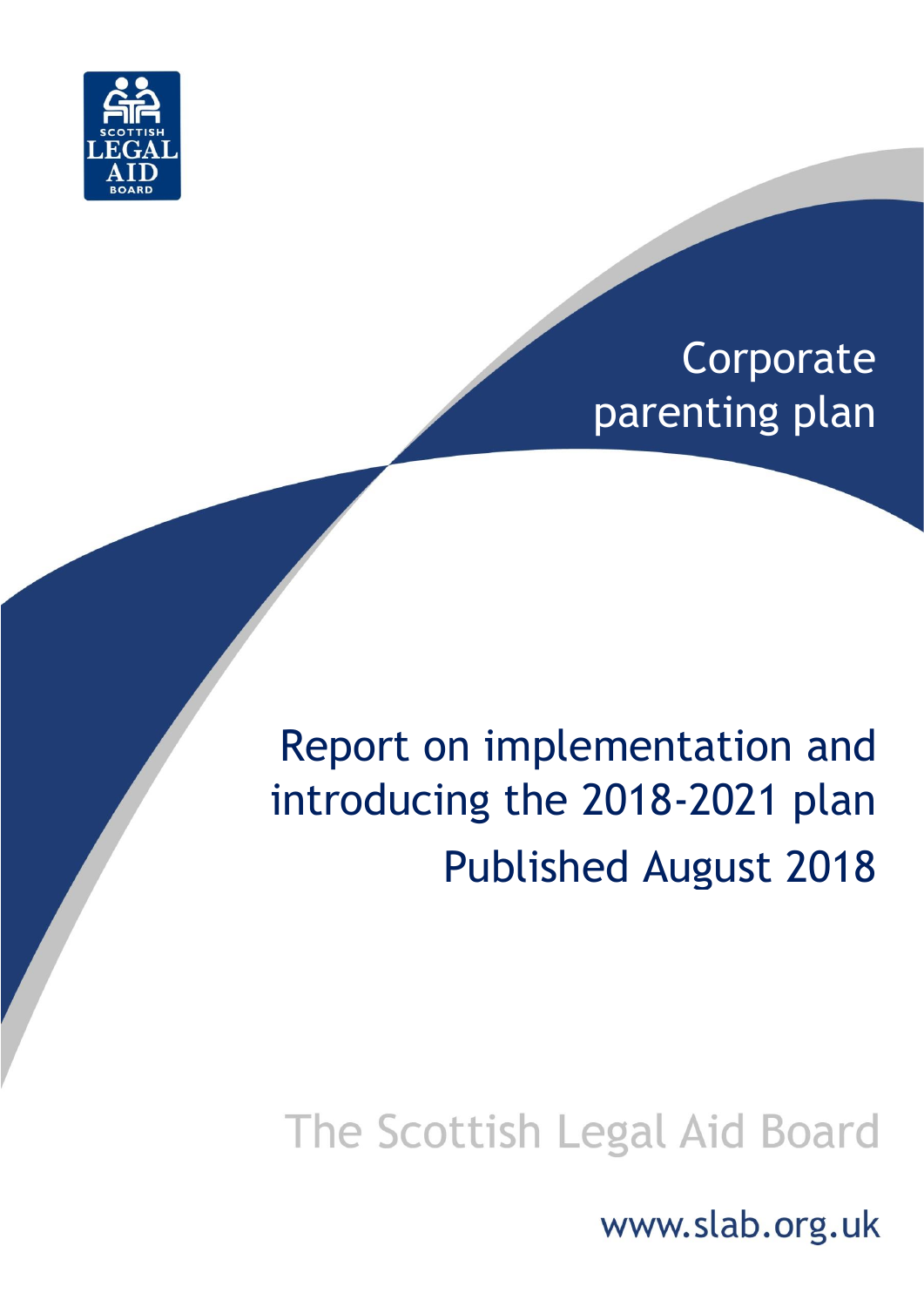# The Scottish Legal Aid Board as a Corporate Parent

## Part 1: Outcomes from the implementation of the first plan

#### **Introduction**

- 1. The Scottish Legal Aid Board published its first Corporate Parenting Plan in September 2016 after extensive internal and external consultation. During that process we identified 11 activities that, if implemented, would fulfil our corporate parenting duties in so far as they are consistent with our statutory role in administering legal aid in Scotland.
- 2. Under section 58 of the Children and Young People (Scotland) Act 2014 the corporate parenting responsibilities are set out as:

(1) It is the duty of every corporate parent, in so far as consistent with the proper exercise of its other functions —

(a) to be alert to matters which, or which might, adversely affect the wellbeing of children and young people to whom this Part applies,

(b) to assess the needs of those children and young people for services and support it provides,

(c) to promote the interests of those children and young people,

(d) to seek to provide those children and young people with opportunities to participate in activities designed to promote their wellbeing,

(e) to take such action as it considers appropriate to help those children and young people—

(i) to access opportunities it provides in pursuance of paragraph (d),

(ii) to make use of services, and access support, which it provides, and

(f) to take such other action as it considers appropriate for the purposes of improving the way in which it exercises its functions in relation to those children and young people.

#### The Activities in the First Corporate Parenting Plan

- 3. Table 1 plots the activities in the first corporate parenting plan against the duties associated with that activity.
- 4. Of the 11 activities in the plan we have implemented seven of them, which together fulfil all of the statutory Corporate Parenting duties. Details of the implementation and the various reasons why four of the activities have not yet been implemented are set out below.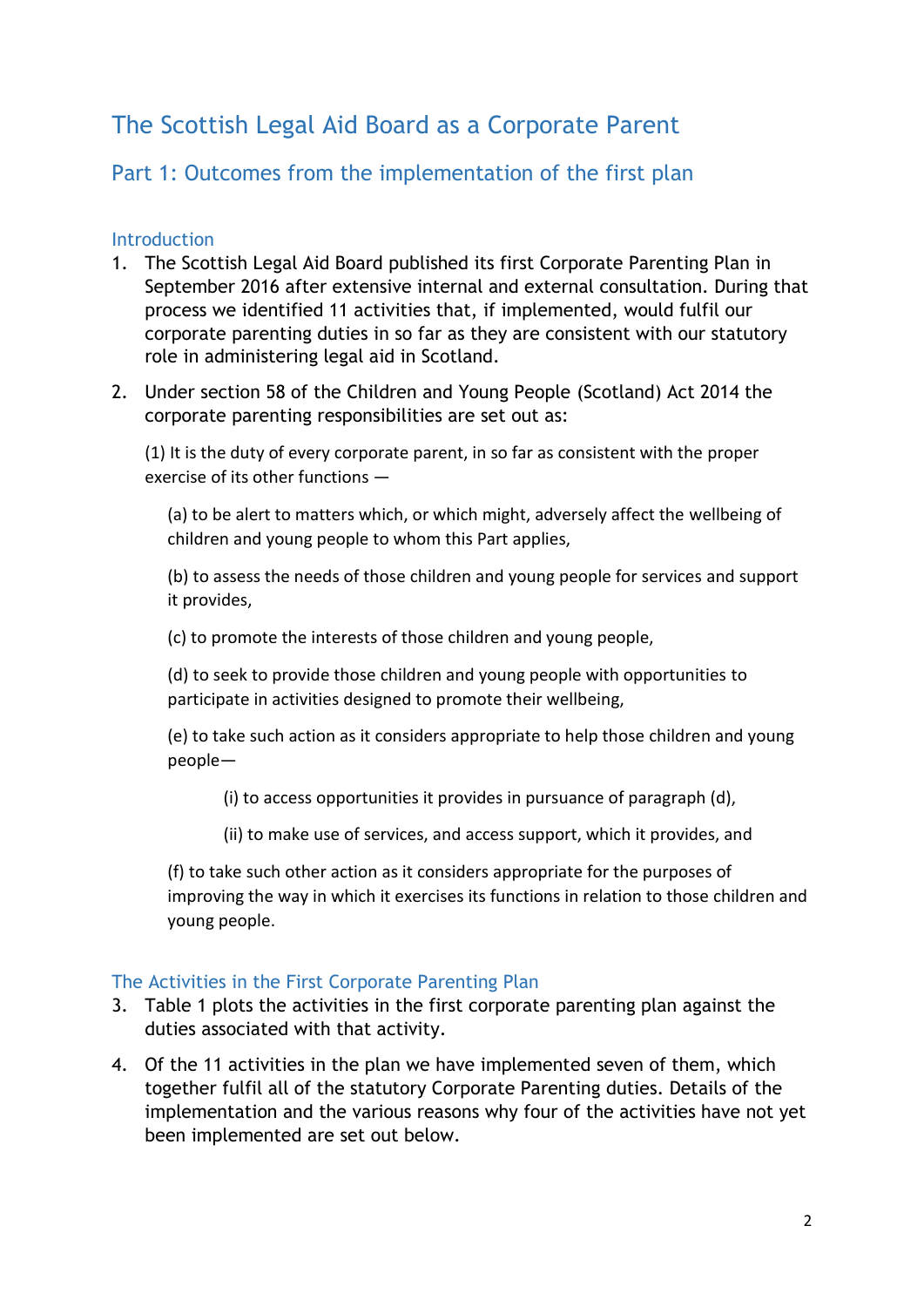| <b>Activity</b>                                                                                                                     |                           | <b>Duties</b> |              |   |    |                           | To                        |
|-------------------------------------------------------------------------------------------------------------------------------------|---------------------------|---------------|--------------|---|----|---------------------------|---------------------------|
| <b>Implemented</b>                                                                                                                  |                           | B             | C            | D | E. | F                         | Collaborate               |
| Not fully implemented/ carried forward to 2018-21 Plan                                                                              |                           |               |              |   |    |                           |                           |
|                                                                                                                                     |                           |               |              |   |    |                           |                           |
| 1. Mentoring                                                                                                                        | $\boldsymbol{\mathsf{x}}$ |               | X            | X | X  |                           | X                         |
| 2. General training and bespoke staff training                                                                                      | $\mathsf{x}$              |               | X            |   |    | X                         |                           |
| 3. Reforms, projects, planning and advice to Ministers - awareness of implications for<br>eligible young people                     | $\mathsf{x}$              | $\mathsf{x}$  |              |   |    | X                         |                           |
| 4. Guidance on circumstances                                                                                                        | $\boldsymbol{\mathsf{x}}$ | $\mathsf{x}$  |              |   |    | X                         |                           |
| 5. Improving written communications                                                                                                 |                           |               | $\mathsf{x}$ | X | X  |                           | X                         |
| 6. Improving distribution and dissemination of information about availability of legal<br>aid                                       | $\mathsf{x}$              | $\mathsf{x}$  | $\mathsf{x}$ |   |    |                           | $\mathsf{x}$              |
| 7. Improving our understanding of eligible young people's interaction with legal aid -<br>testing ongoing collection of information | $\mathsf{x}$              | $\mathbf{x}$  |              |   |    | X                         |                           |
| 8. Improving our understanding of eligible young people's interaction with legal aid -<br>applicant research                        | $\mathsf{x}$              | $\mathsf{x}$  |              |   |    | X                         |                           |
| Improving our understanding of eligible young people's interaction with legal aid -<br>9.<br>literature review                      | $\mathsf{x}$              | $\mathsf{x}$  | $\mathsf{x}$ |   |    | $\boldsymbol{\mathsf{x}}$ | $\boldsymbol{\mathsf{x}}$ |
| 10. Learning from Corporate Parenting partners                                                                                      | $\boldsymbol{\mathsf{x}}$ | $\mathsf{x}$  |              |   |    | X                         | X                         |
| 11. Direct Service Delivery - police station advice                                                                                 | $\boldsymbol{\mathsf{x}}$ | $\mathsf{x}$  | $\mathsf{x}$ | X | X  | X                         | $\pmb{\times}$            |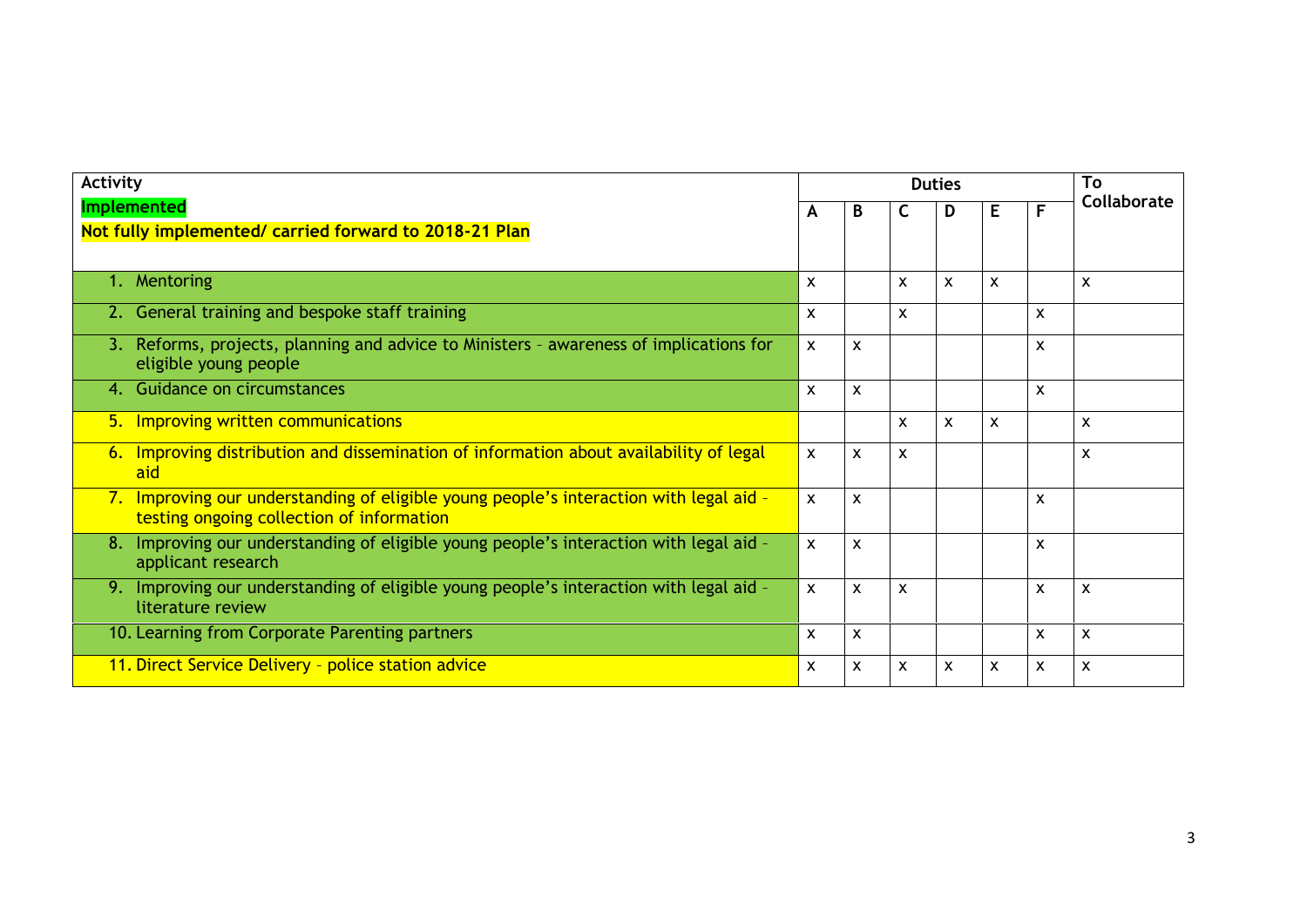#### **Mentoring**

- 5. The original intention behind this activity was to link SLAB activity with the Scottish Government's existing mentoring scheme and thus support SLAB staff who wish to volunteer as mentors.
- 6. Shortly after we published the Corporate Parenting Plan, the Scottish Government launched a new mentoring scheme called Intandem. This programme provides mentoring for looked after children aged 8-14 by funding partner charities.
- 7. A local Edinburgh charity Move On is funded through the Scottish Government's "Intandem" mentoring programme to provide support to looked after 8 to 14 year olds. After discussing our Corporate Parenting plan with them, Move On have confirmed that they are happy to accept volunteers from SLAB who want to apply for their mentoring programme.
- 8. Staff have had an opportunity to become actively involved in SLAB's role as a Corporate Parent and provide a positive role model for a child. Although two members of staff expressed an interest in becoming mentors, they have not taken matters further therefore thought will be given as to how to progress mentoring in the 2018-2021 plan.

#### General and Bespoke staff training

- 9. A Learning Management System package has been developed, which provides some basic information about what Corporate Parenting is, what it means for SLAB as an organisation and for our employees.
- 10. To date only nine employees have completed the training. However, as part of the 2018-21 Corporate Parenting plan we will include this training as part of the induction process for new staff to improve general awareness raising and promote the training package and target the training at frontline service delivery staff such as those in the Civil Legal Assistance Office.

Reforms, projects, planning and advice to Ministers – awareness of implications for eligible young people

- 11. Awareness of looked after children and care leavers has been built into the consideration of SLAB's wider equalities duties and the corporate parenting plan is part of SLAB's wider corporate plan. As such there is now a corporate awareness of looked after children and care leavers that will be built in to SLAB's planning and project work and, where relevant, its advice to Ministers.
- 12. SLAB's design principles which are an agreed a set of principles to consider when developing changes to policies, procedures, or services, also incorporate considering the impact on our Corporate Parenting duties.
- 13. SLAB's EqIA process is currently under review and corporate parenting duties will be built in to a refreshed process.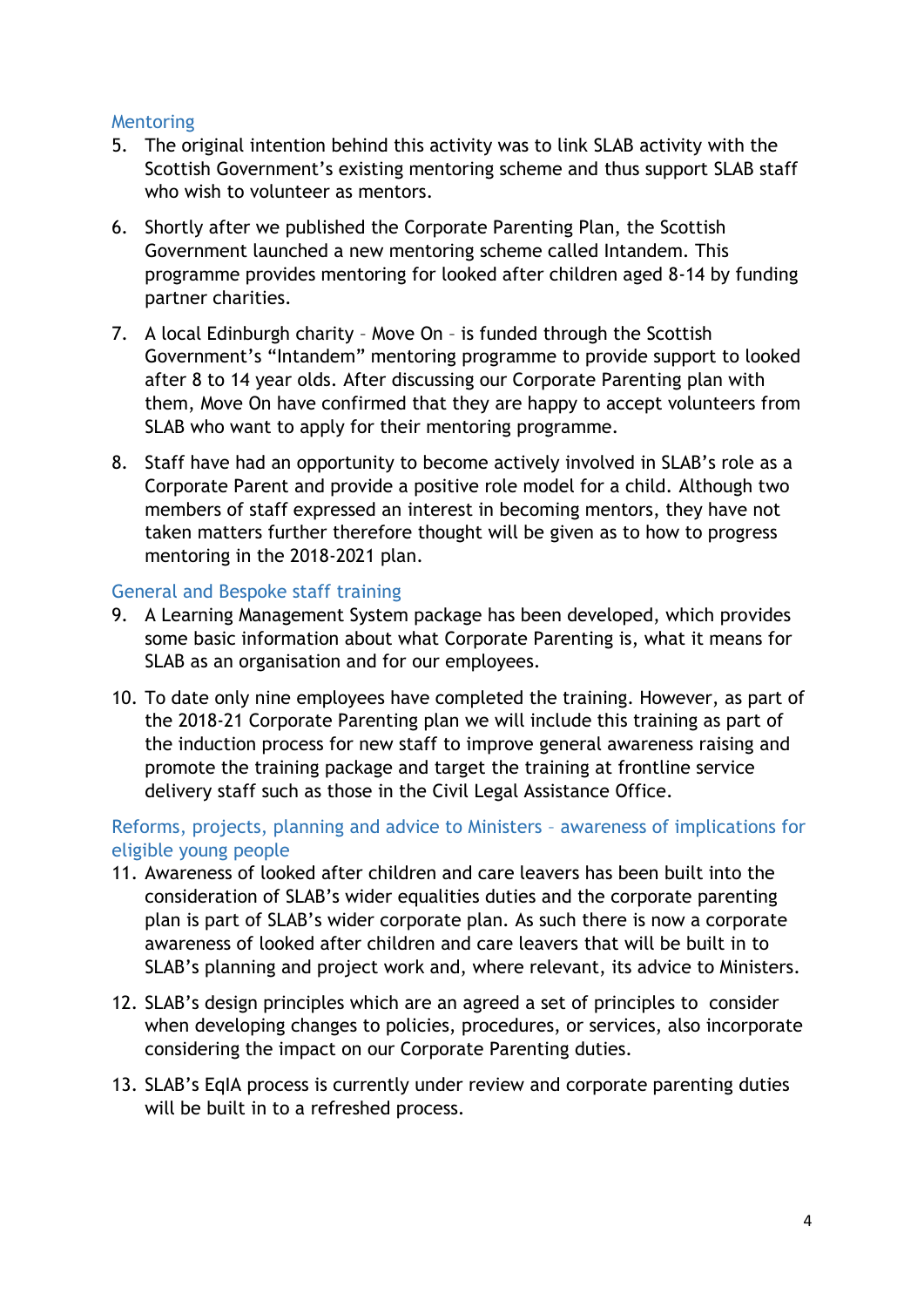#### Guidance on circumstances

14. There is now amended guidance in place in the Civil, Children's and Criminal handbooks which states that the care status of an applicant may be taken into account when assessing the reasonableness of an application, where it is relevant.

#### Improving written communications

- 15. This work has been incorporated into the wider SLAB plans to improve a range of communications with the public and is an example of where our corporate parenting duties inform other projects within SLAB.
- 16. This activity will be developed as part of the 2018-21 plan.

Improving distribution and dissemination of information about availability of legal aid

- 17. The literature review (see paragraph 22) had identified that many of the problems facing looked after children and care leavers are legal problems, or can become legal problems if early support is not provided. The two main transition points which result in care experienced young people experiencing issues which may require legal assistance appear to be:
	- a. Where they first enter the care system, and subsequent placement moves;
	- b. When they transition from 'looked after children' to 'care leavers'.
- 18. Care leavers, often who have had difficult lives, have to live independently much earlier than their peers, and without the 'safety blanket' of their family to go back to should something not work out. This can have severe impacts on care leavers, with the risk of entering the criminal justice system or becoming homeless being a real risk. Who Cares? Scotland estimate that 30-50% of homeless people are care experienced so we know that this is an issue we might be able to help with.
- 19. We are developing a project to increase the links between the Civil Legal Assistance Office and those corporate parents and voluntary organisations that assist looked after children who are transitioning out of care, to enable them to identify problems and signpost appropriately, and so avoid more serious problems. This will be further developed as part of the 2018—21 Corporate Parenting Plan.

#### Improving our understanding of eligible young people's interaction with legal aid – testing ongoing collection of information:

20. A current project is reviewing how, and to what extent applicant's equality characteristics are captured throughout the application process and subsequent interactions with SLAB. Preliminary work has established the extent to which SLAB collects and uses equalities information and how that is shared, or otherwise, across the organisation. The project intends to ensure that care status is to be included as a characteristic for collection where appropriate. This will be an activity for the 2018-21 plan.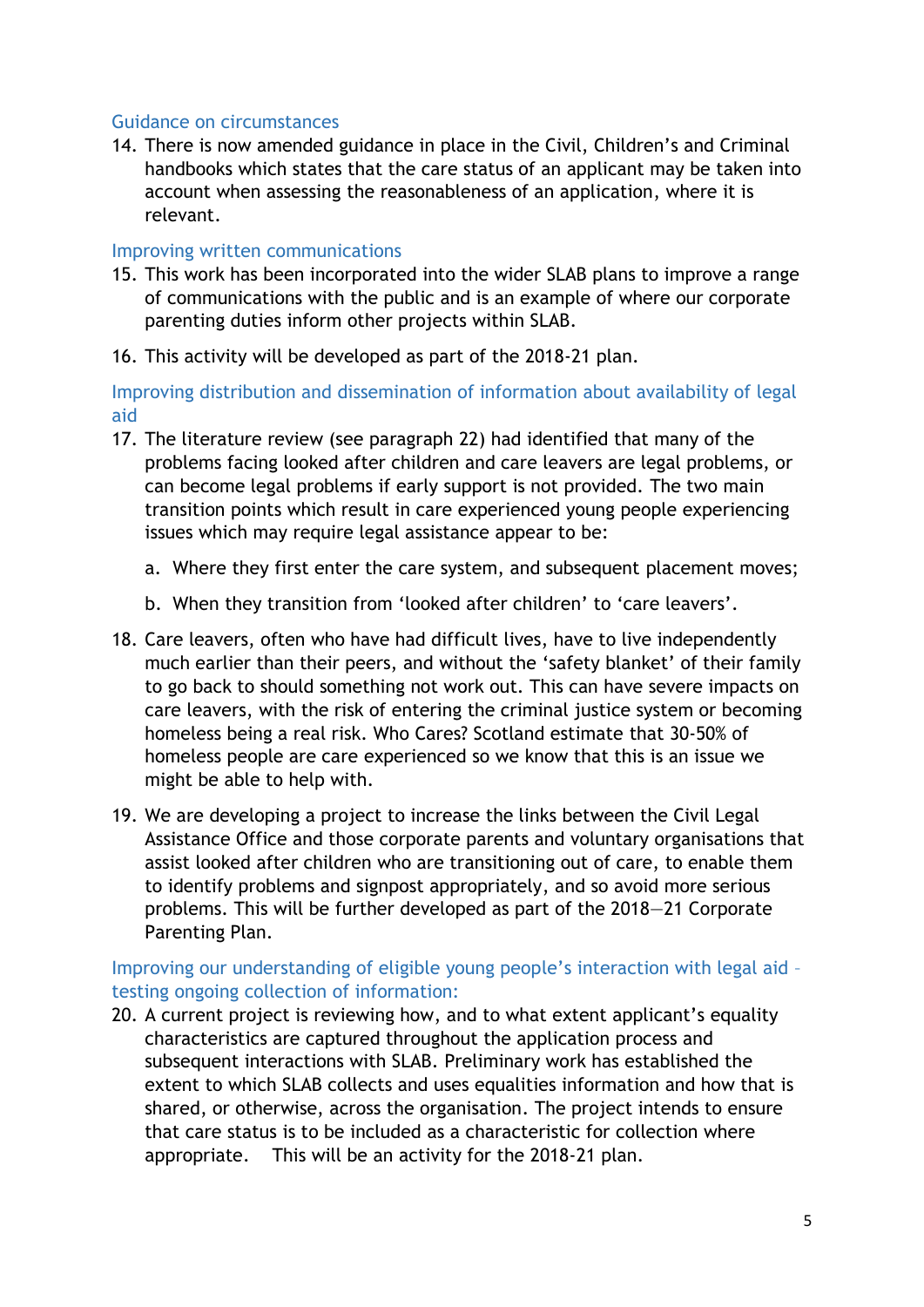Improving our understanding of eligible young people's interaction with legal aid – applicant research:

21. We are now incorporating a question about the care status of individuals on the appropriate research questionnaires, not only in the applicant's surveys, but also the staff survey.

Improving our understanding of eligible young people's interaction with legal aid – literature review:

22. A literature review has been completed and has been used to inform the development of the 2018-2021 plan and will be published on our website with a view to sharing with other Corporate Parents.

#### Learning from Corporate Parenting partners:

- 23. Early engagement with other corporate parents informed the development of some of the ideas in the Corporate Parenting Plan and allowed us to gauge our progress in drafting the plan.
- 24. This activity is closely linked to the requirement to collaborate with other corporate parents. Work continues to forge and maintain links with corporate parents through various forums designed to share ideas and experiences and identify potential ways of working together. See below under "Collaboration" for more information.
- 25. Activities in the plan such as improving the dissemination of information about legal aid arose as a direct result of engagement from partners, in this case Who Cares? Scotland.
- 26. Furthermore, discussion with other Corporate Parents was important in providing us with insight which in turn gave us assurance that the development of the SLAB plan was on track and that the internal consultation exercise was appropriate and proportionate.

#### Direct Service Delivery – police station advice:

 $\overline{a}$ 

- 27. Work around this activity has been subsumed by the work around the implementation of the Criminal Justice Act. Police Scotland are also corporate parents and are developing their own information gathering and sharing programmes in relation to care status. Therefore much of what SLAB does in relation to this activity will be dependent upon Police Scotland. In the Police Scotland National Corporate Parenting Plan they commit to working with SLAB to explore the feasibility of identifying care experienced young people in custody<sup>1</sup>.
- 28. Work will continue with Police Scotland under the 2018-21 plan.

<sup>1</sup> <http://www.scotland.police.uk/assets/pdf/138327/150739/corporate-parenting-plan?view=Standard> at page 12.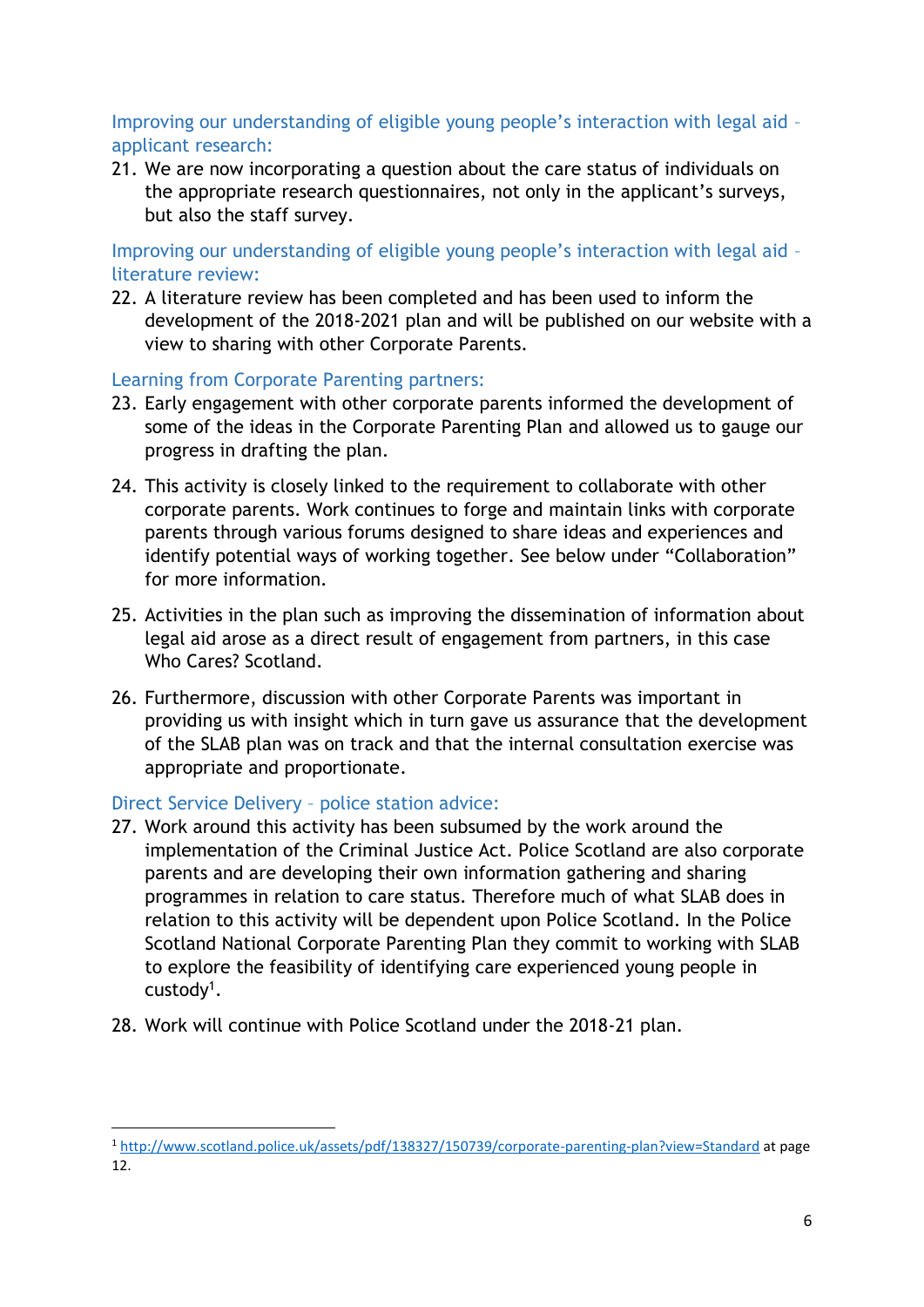#### **Collaboration**

- 29. As mentioned in the activities above collaboration is a key part of being a corporate parent. SLAB has made progress in developing this particular duty:
	- SLAB is a founding member of the National Corporate Parenting Collaboration Group<sup>2</sup> which is convened by the Children's Commissioner. Membership of the group includes Police Scotland, SCRA the Scottish Fire and Rescue Service, Creative Scotland, the Mental Welfare Commission and the care inspectorate.
	- SLAB is now included on the attendee lists for Glasgow City Health and Community Care Partnership's corporate parenting forum as they look to coordinate between the large number of agencies in the Glasgow area who are corporate parents and who work closely with looked after children and care leavers. Glasgow City Council has approximately 3300 looked after children, which is the highest proportion of looked after children of any local authority in Scotland.
- 30. Related to the collaboration duty is the question of how we should share information with other corporate parents. As part of the plan SLAB is starting to improve its knowledge of the numbers of lac/cl who are interacting with SLAB and we also have a completed literature review. Both of these things will likely be of interest to other corporate parents.

### Reports to Scottish Ministers

31. The Scottish Government issued a pro forma, the completion of which would comprise the section 62 report to the Scottish Government required by the Act. We were able to provide a full response which is appended to this report.

#### **Conclusion**

**.** 

- 32. We have implemented seven of the 11 activities in the 2015-2018 Corporate Parenting Plan. Those seven activities have, between them, meant that SLAB complies with all of the Corporate Parenting duties prescribed by the Children and Young People's (Scotland) Act 2014.
- 33. The duty to collaborate was important to the development of the plan as we shared ideas with other Corporate Parents and spoke with organisations such as CELCIS and Who Cares? Scotland. The establishment of those early links with other Corporate Parents has been important in laying the groundwork for ongoing engagement with Corporate Parents.

<sup>&</sup>lt;sup>2</sup> See Annex A for aims and membership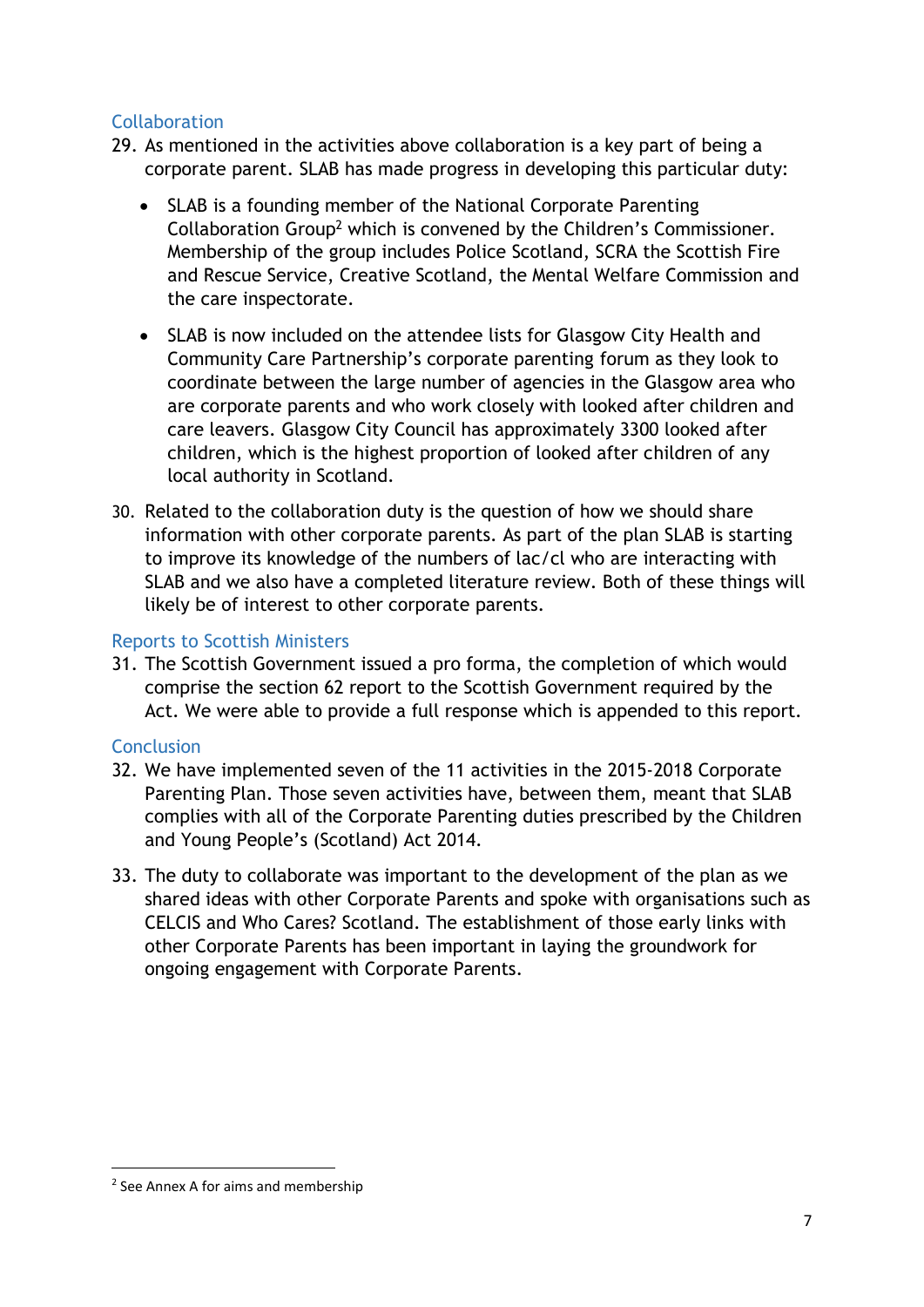## Part 2: The 2018 – 2021 Corporate Parenting Plan

- 34. The 2018-21 Corporate Parenting plan follows on from a review of the activities in the first plan. We considered which of those had been successful and merit continuation and those activities that have been identified as having the potential for further growth.
- 35. New ideas for the plan resulted from a review of the original long list of activities that were produced for the first plan along with ideas that cropped up as part of the implementation of that plan and ideas generated from speaking with other corporate parents.
- 36. The first corporate parenting plan focussed on developing our understanding of the needs of looked after children and care leavers, to help contribute to the outcome:

"To enable the upholding of the rights of looked after children and care leavers"

37. The activities outlined below remain consistent with that outcome.

#### **Continuation**

- 38. It is proposed that the following activities continue under the 2018-2021 plan:
	- a. Mentoring: We will continue to make opportunities available, but we are mindful of the commitment required by a mentor.

Outcome: Mentoring opportunities are available and promotion of those raises awareness of the challenges faced by care experienced young people.

b. General training: The LMS package is now live on the system. There may be occasional updating and reminders of its availability circulated to staff via Intraslab. We will also have this training included as part of the induction training for new staff. We will also target the learning package and seek input from Who Cares? Scotland in providing training to front line service delivery staff.

Outcome: We increase the number of staff who have completed the LMS course and have the course included as part of the mandatory induction training package resulting in better awareness about corporate parenting among staff.

c. Reforms, projects, planning and advice to Ministers – awareness of implications for eligible young people: As mentioned above, SLAB is now corporately aware of its duties and, as such, will continue to be cognisant of them in project planning, policy development and advice to Ministers And will be building in consideration of corporate parenting duties into the forthcoming review of the EqIA process.

Outcome: Our role as a corporate parent is clearly identified as part of the EqIA process and as such will be considered in policy development.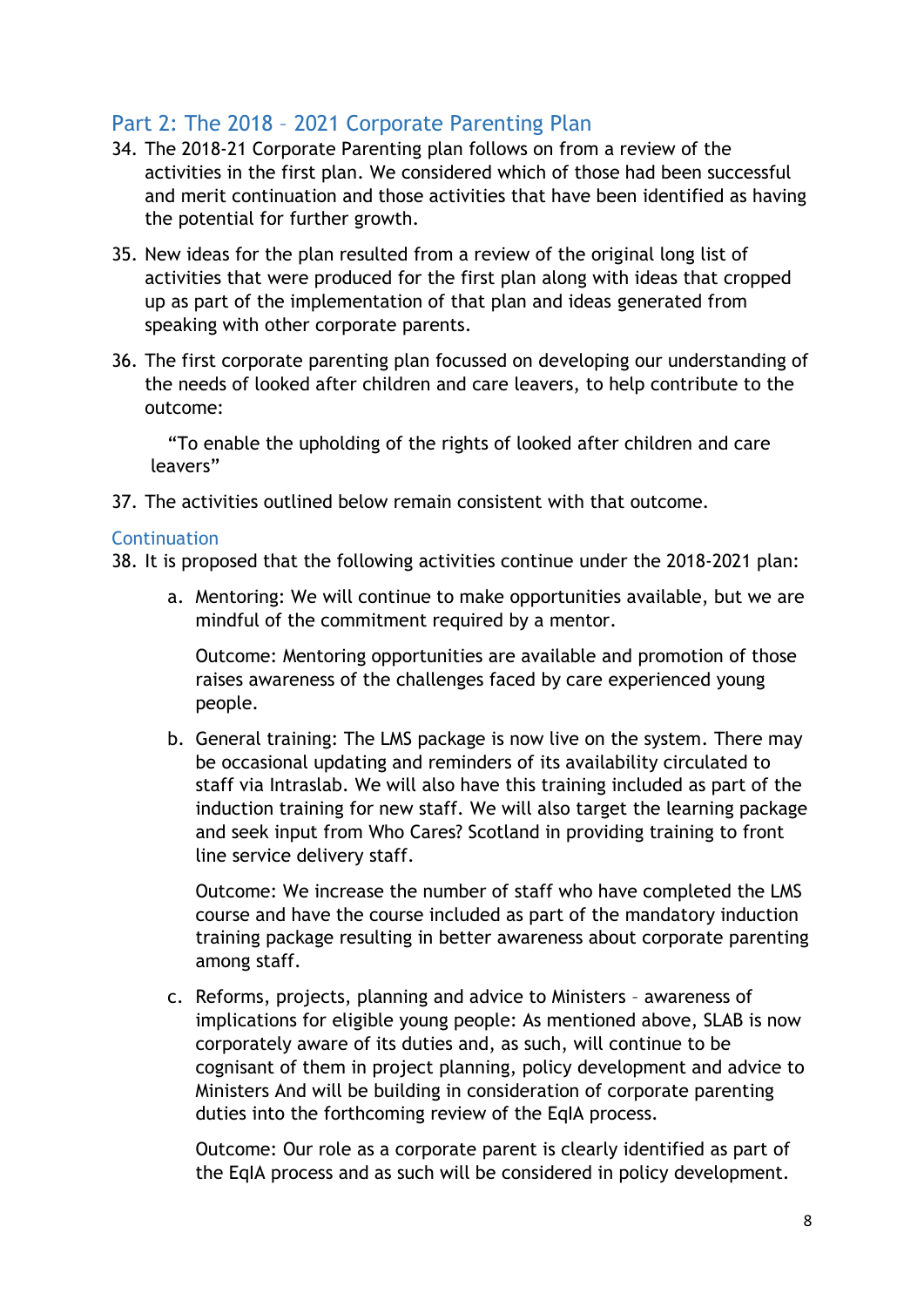d. Improving our understanding of eligible young people's interaction with legal aid – testing ongoing collection of information: A project under the umbrella of SLAB's equalities work is looking at various aspects of the collection of equalities data and the care status of legal aid users will be included as one of the data categories.

Outcome: Options will be identified which aim to improve the collection of information pertaining to care status and how that information is used by SLAB.

e. Improving our understanding of eligible young people's interaction with legal aid –applicant research: SLAB's current applicant research questionnaire now includes a question inquiring as to the care status of the applicant. We will continue to include the care status question in future survey and focus group work.

Outcome: Our knowledge about the number of applicants with care experience will improve which may contribute to improving the legal aid system for looked after children and care leavers.

f. Police station advice: We will continue to liaise with Police Scotland's corporate parenting team throughout the introduction of the changes under the Criminal Justice (Scotland) Act and monitor progress towards sharing care status information with the SCL, subject to a privacy impact assessment.

Outcome: We share care status information with Police Scotland.

#### Develop

- 39. The following activities have the potential to be developed and the new plan will set out in greater detail how that will be achieved:
	- g. Guidance on circumstances: There is currently a project underway which is looking at improving SLAB's Handbook. As this project progresses there will be an opportunity to consider changes to the guidance that reflect our duties as a corporate parent.

Outcome: SLAB guidance will specifically recognise the care status of applicants where it is appropriate to do so.

h. Improving written communications: There is a medium term plan to improve all of SLAB's written communications. As with the Handbook project there will be an opportunity to consider our corporate parenting duties when drafting the new communications. We have been offered assistance from Who Cares? Scotland including care experienced young people in "sense checking" communications. The extent to which we might engage more broadly with care experienced people will also be considered, effectively broadening out this activity beyond correspondence.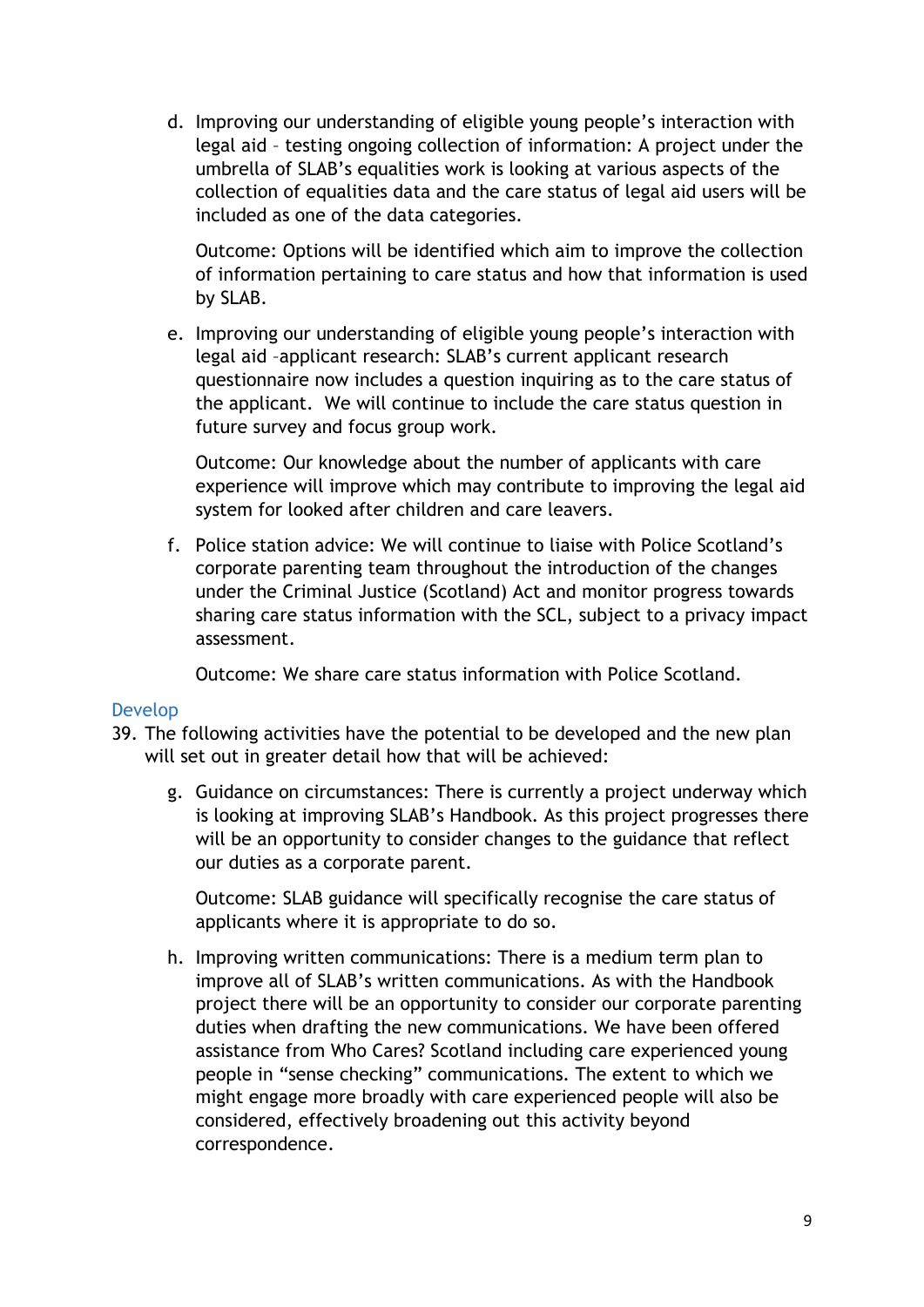Outcome: Looked after children and care leavers will be better able to understand the legal aid process.

i. Learning from Corporate Parenting partners: Corporate parents are still finding their feet when it comes to the duty to collaborate and a number of different groupings have formed over the last year in particular. Through our participation in some of these groups and through our new links with other corporate parents we will aim to build a more cohesive engagement plan, particularly with those corporate parents from the justice sector.

We will also seek to work with those who are not corporate parents but who work closely with looked after children and care leavers.

Outcome: SLAB has an improved awareness of the corporate parenting work being done by other organisations, which will contribute to the development and review of our own corporate parenting plan.

#### New activities

40. The following new activities will be developed for the 2018-21 plan:

j. Traineeships: We will examine the feasibility of creating a traineeship post in SLAB and that we specifically target a care experienced law graduate for the post. Through our links with other Corporate Parents we know that the universities are doing a lot of work in identifying and supporting those students who have care experience and we could work closely with the universities to publicise the opportunity and direct it to eligible students.

Our initial assessment is that this activity will likely fulfil duties a, c, d, e, and f.

Outcome: A care experienced law graduate's opportunity to enter the legal profession will be improved.

k. Work experience, shadowing and unpaid or paid internships: We will examine the feasibility of providing looked after children and care leavers with the opportunity to have some form of work experience or internship within SLAB.

Our initial assessment is that this activity will likely fulfil duties a, c, d, e, and f.

Outcome: A care experienced person's opportunity to enter the job market will be improved.

l. Housing advice for care leavers: Care leavers are particularly prone to having problems with housing and homelessness. We will scope a project to look at how SLAB might provide housing advice or information for care leavers via intermediaries and directly, via the Civil Legal Assistance Office. This work will also contribute, in targeted advice, to improving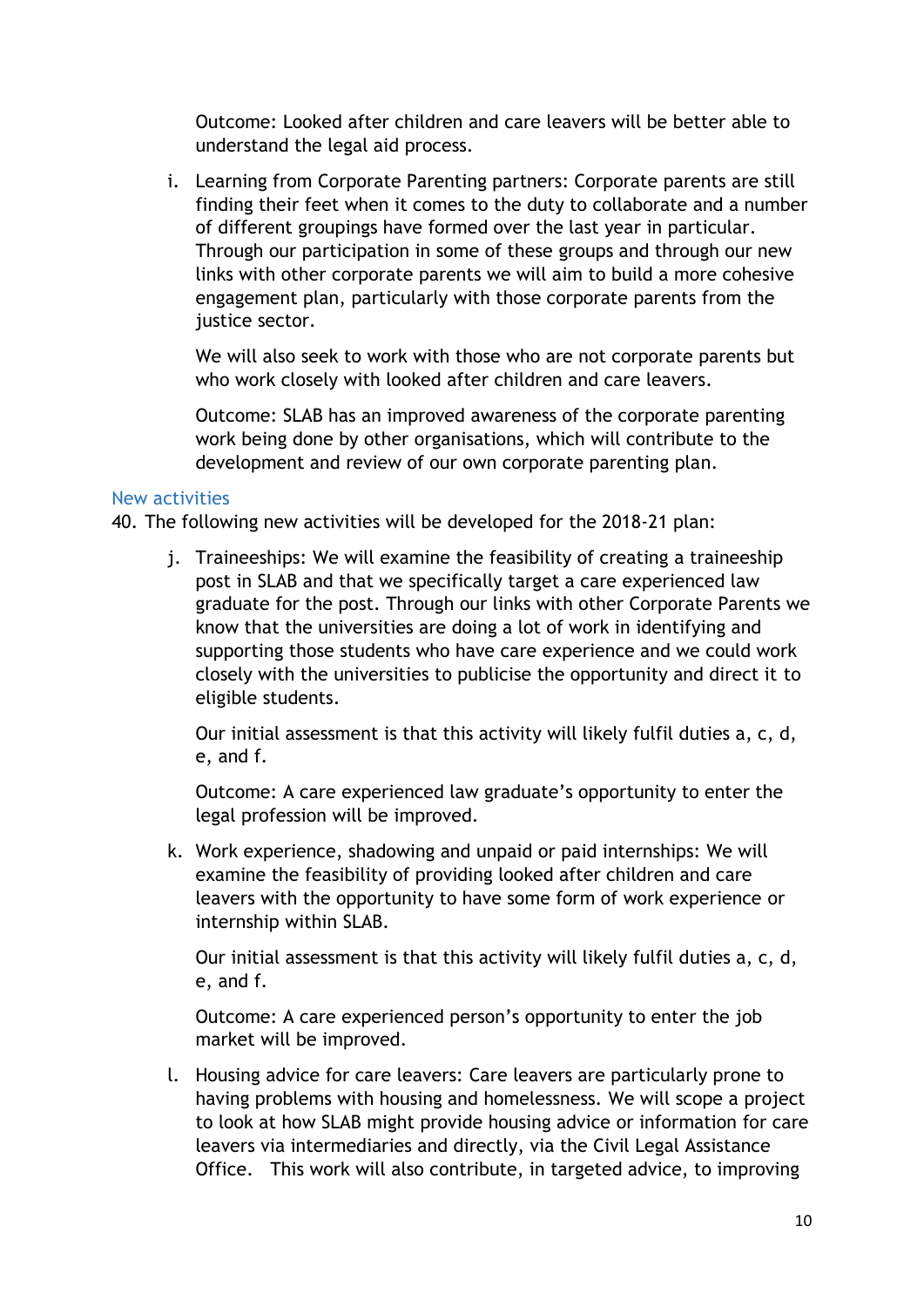distribution and dissemination of information about availability of legal aid:

The initial assessment is that this activity is likely to fulfil duties a, b, c, d, and e.

Outcome: Care experienced young people access housing advice services.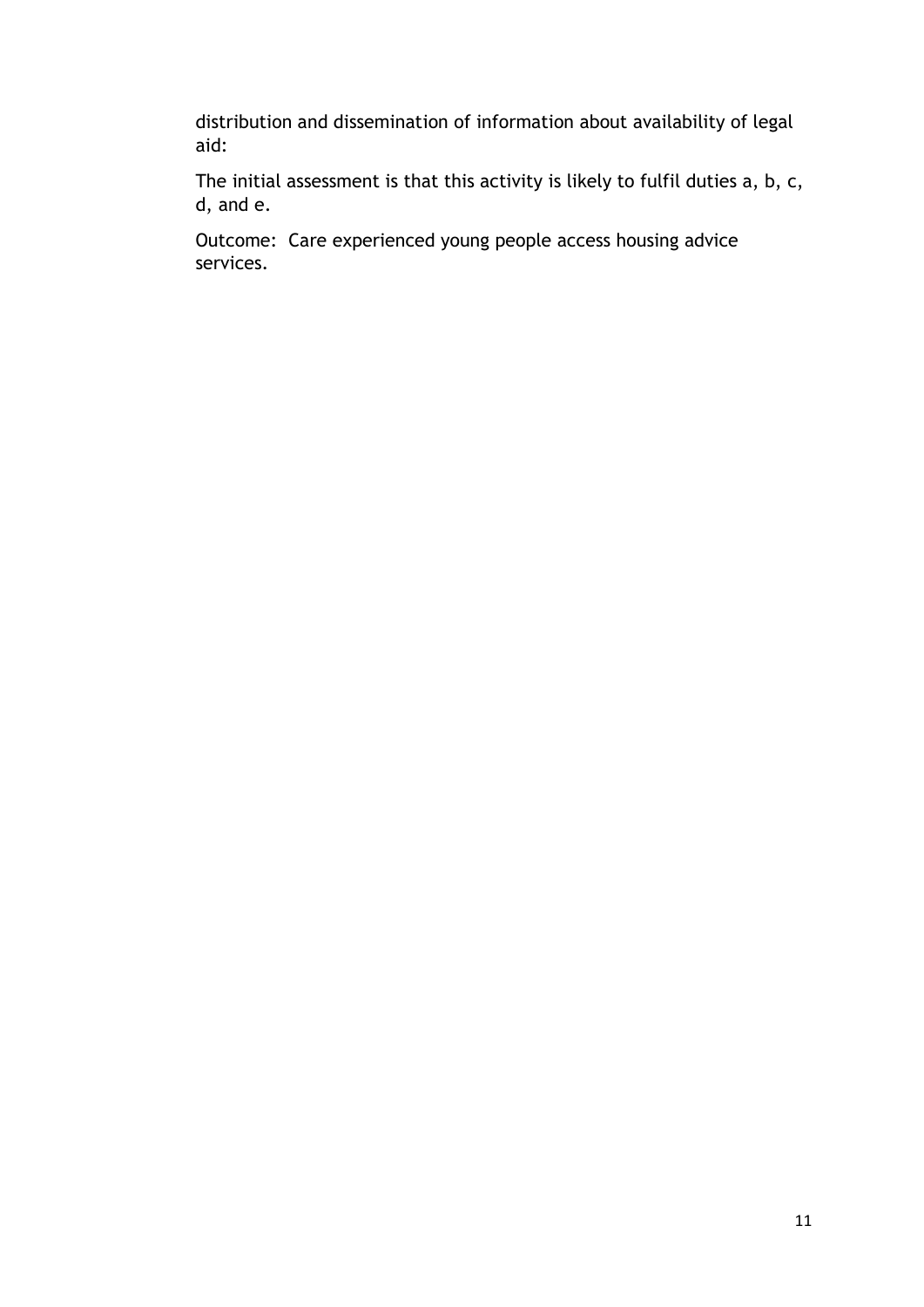| Name and outcome                                                                                                                                                   | <b>Proposed activity</b>                                                                                                                                                                                                                                                                  | Relevant<br>Directorate(s)                                                                 | <b>Relevant Corporate Parenting Duty</b>                                                                                                                                                                                                                                                                                                                                                                                                                                                                                                                                                                                            |
|--------------------------------------------------------------------------------------------------------------------------------------------------------------------|-------------------------------------------------------------------------------------------------------------------------------------------------------------------------------------------------------------------------------------------------------------------------------------------|--------------------------------------------------------------------------------------------|-------------------------------------------------------------------------------------------------------------------------------------------------------------------------------------------------------------------------------------------------------------------------------------------------------------------------------------------------------------------------------------------------------------------------------------------------------------------------------------------------------------------------------------------------------------------------------------------------------------------------------------|
| Mentoring<br>SLAB will continue to<br>recognise the importance of<br>improving the opportunities<br>for looked after children and<br>care leavers.                 | The link with the Move On<br>mentoring scheme will be<br>maintained and the selection<br>process established in the first<br><b>Corporate Parenting Plan will</b><br>remain in place. There will be<br>occasional reminders posted on<br>Intraslab.                                       | Strategic<br>Development<br><b>Directorate</b>                                             | (a) to be alert to matters which, or which might,<br>adversely affect the wellbeing of children and young<br>people to whom this Part applies,<br>(c) to promote the interests of those children and<br>young people,<br>(d) to seek to provide those children and young<br>people with opportunities to participate in activities<br>designed to promote their wellbeing,<br>(e) to take such action as it considers appropriate to<br>help those children and young people-<br>(i) to access opportunities it provides in<br>pursuance of paragraph (d),<br>(ii)to make use of services, and access<br>support, which it provides |
| <b>General Training</b><br>SLAB continues to recognise<br>the importance of raising<br>awareness and knowledge<br>about corporate parenting<br>duties among staff. | The existing Learning<br>Management System package<br>will remain available to all staff<br>and there will be additional<br>publicity via Intraslab to alert<br>staff to this.<br>We will also seek to have this<br>training included as part of the<br>induction training for new staff. | Strategic<br>Development<br>Directorate and<br>Corporate<br><b>Services</b><br>Directorate | (a) to be alert to matters which, or which might,<br>adversely affect the wellbeing of children and young<br>people to whom this Part applies,<br>(c) to promote the interests of those children and<br>young people,<br>(f) to take such other action as it considers<br>appropriate for the purposes of improving the way<br>in which it exercises its functions in relation to<br>those children and young people.                                                                                                                                                                                                               |
| Reforms, projects, planning<br>and advice to Ministers<br>The impacts on eligible young<br>people will be considered                                               | SLAB is now corporately aware<br>of its duties and, as such, will<br>continue to be cognisant of<br>them in project planning, policy<br>development and advice to                                                                                                                         | Strategic<br>Development<br>Directorate                                                    | (a) to be alert to matters which, or which might,<br>adversely affect the wellbeing of children and young<br>people to whom this Part applies,<br>(b) to assess the needs of those children and young<br>people for services and support it provides,                                                                                                                                                                                                                                                                                                                                                                               |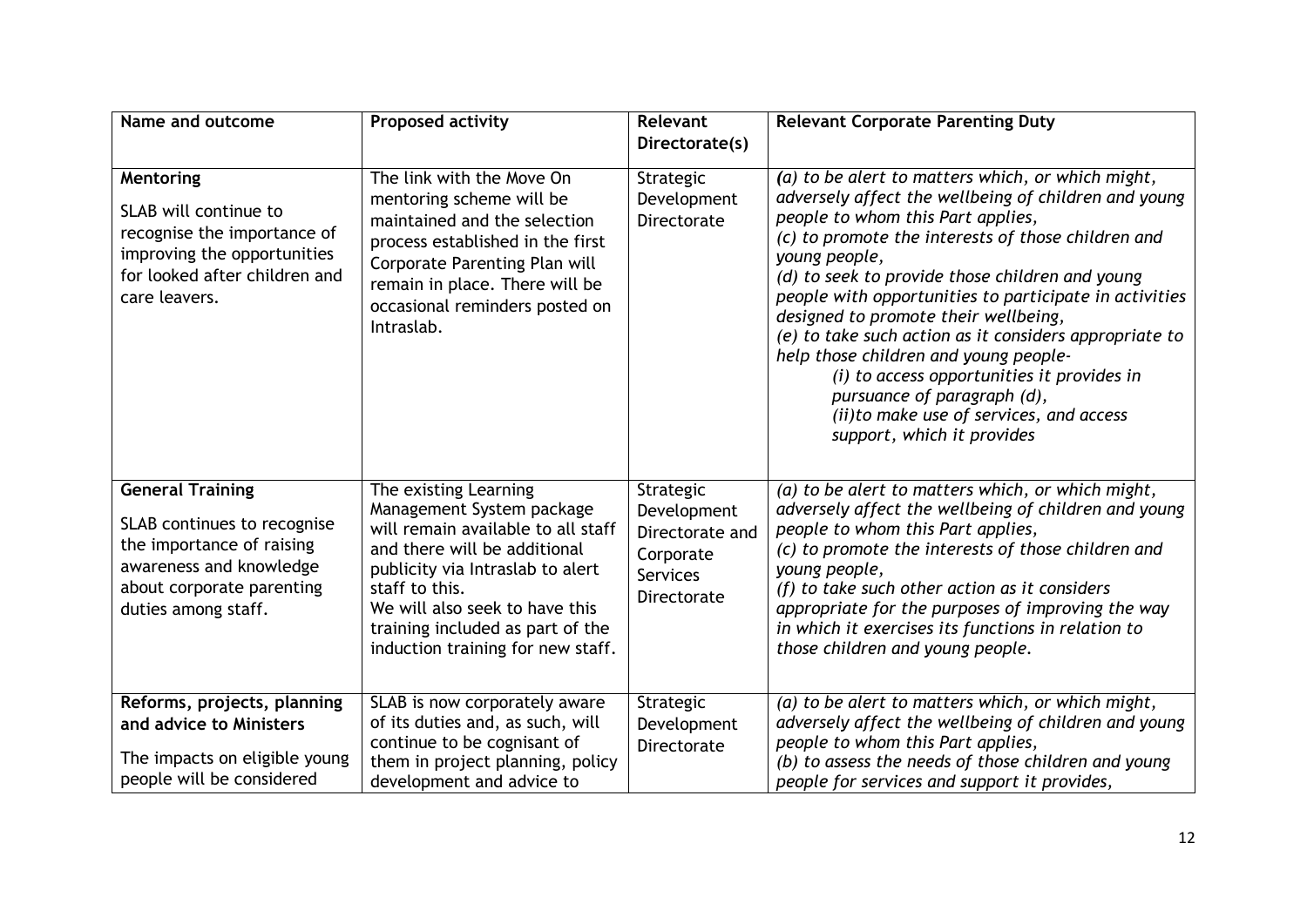| Name and outcome                                                                                                                                                                                                                                                                                       | <b>Proposed activity</b>                                                                                                                                                                                                           | Relevant<br>Directorate(s)              | <b>Relevant Corporate Parenting Duty</b>                                                                                                                                                                                                                                                                                                                                                                                                              |
|--------------------------------------------------------------------------------------------------------------------------------------------------------------------------------------------------------------------------------------------------------------------------------------------------------|------------------------------------------------------------------------------------------------------------------------------------------------------------------------------------------------------------------------------------|-----------------------------------------|-------------------------------------------------------------------------------------------------------------------------------------------------------------------------------------------------------------------------------------------------------------------------------------------------------------------------------------------------------------------------------------------------------------------------------------------------------|
| when developing and<br>implementing reforms and<br>projects, providing advice to<br>Ministers, undertaking<br>corporate planning and<br>carrying out SLAB's<br>monitoring function.                                                                                                                    | Ministers And will be building in<br>consideration of corporate<br>parenting duties into the<br>forthcoming review of the EqIA<br>process.                                                                                         |                                         | (f) to take such other action as it considers<br>appropriate for the purposes of improving the way<br>in which it exercises its functions in relation to<br>those children and young people.                                                                                                                                                                                                                                                          |
| Improving our understanding<br>of eligible young people's<br>interaction with legal aid -<br>testing ongoing collection of<br>information<br>SLAB will continue to improve<br>understanding of the extent<br>to which looked after children<br>and care leavers interact with<br>the legal aid system. | A project under the umbrella of<br>SLAB's equalities work is looking<br>at various aspects of the<br>collection of equalities data and<br>the care status of legal aid users<br>will be included as one of the<br>data categories. | Strategic<br>Development<br>Directorate | (a) to be alert to matters which, or which might,<br>adversely affect the wellbeing of children and young<br>people to whom this Part applies,<br>(b) to assess the needs of those children and young<br>people for services and support it provides,<br>(f) to take such other action as it considers<br>appropriate for the purposes of improving the way<br>in which it exercises its functions in relation to<br>those children and young people. |
| Improving our understanding<br>of eligible young people's<br>interaction with legal aid -<br>applicant research<br>SLAB will continue to improve<br>understanding of the extent<br>to which looked after children<br>and care leavers interact with<br>the legal aid system.                           | SLAB's applicant research<br>questionnaire now includes a<br>question inquiring as to the care<br>status of the applicant. We will<br>continue to include the care<br>status question in future survey<br>work.                    | Strategic<br>Development<br>Directorate | (a) to be alert to matters which, or which might,<br>adversely affect the wellbeing of children and young<br>people to whom this Part applies,<br>(b) to assess the needs of those children and young<br>people for services and support it provides,<br>(f) to take such other action as it considers<br>appropriate for the purposes of improving the way<br>in which it exercises its functions in relation to<br>those children and young people. |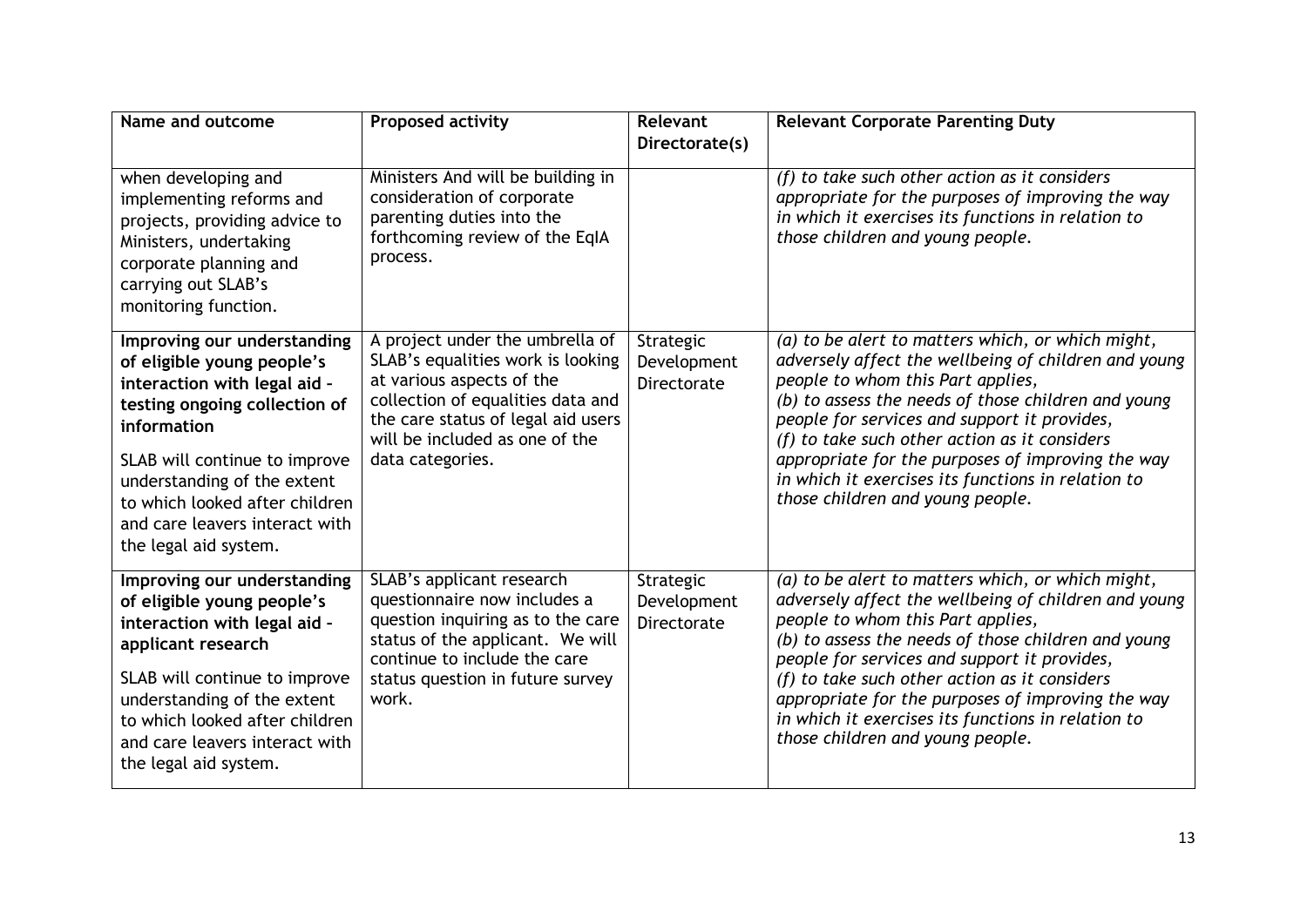| Name and outcome                                                                                                                                                                                                           | <b>Proposed activity</b>                                                                                                                                                                                                                                        | Relevant<br>Directorate(s)                  | <b>Relevant Corporate Parenting Duty</b>                                                                                                                                                                                                                                                                                                                                                                                                                                                                                                                                                                                                                                                                                                                                                                                                                                                                                                        |
|----------------------------------------------------------------------------------------------------------------------------------------------------------------------------------------------------------------------------|-----------------------------------------------------------------------------------------------------------------------------------------------------------------------------------------------------------------------------------------------------------------|---------------------------------------------|-------------------------------------------------------------------------------------------------------------------------------------------------------------------------------------------------------------------------------------------------------------------------------------------------------------------------------------------------------------------------------------------------------------------------------------------------------------------------------------------------------------------------------------------------------------------------------------------------------------------------------------------------------------------------------------------------------------------------------------------------------------------------------------------------------------------------------------------------------------------------------------------------------------------------------------------------|
| <b>Police station advice</b><br>The interaction of looked<br>after children and care<br>leavers interact with the<br>criminal justice system will<br>be better understood and<br>operational changes can be<br>considered. | We will continue to liaise with<br>Police Scotland's corporate<br>parenting team throughout the<br>introduction of the changes<br>under the Criminal Justice<br>(Scotland) Act and monitor<br>progress towards sharing care<br>status information with the SCL. | Corporate<br><b>Services</b><br>Directorate | (a) to be alert to matters which, or which might,<br>adversely affect the wellbeing of children and young<br>people to whom this Part applies,<br>(b) to assess the needs of those children and young<br>people for services and support it provides,<br>(c) to promote the interests of those children and<br>young people,<br>(d) to seek to provide those children and young<br>people with opportunities to participate in activities<br>designed to promote their wellbeing,<br>(e) to take such action as it considers appropriate to<br>help those children and young people-<br>(i) to access opportunities it provides in<br>pursuance of paragraph (d),<br>(ii)to make use of services, and access<br>support, which it provides, and<br>(f) to take such other action as it considers<br>appropriate for the purposes of improving the way<br>in which it exercises its functions in relation to<br>those children and young people. |
| <b>Guidance on circumstances</b><br>Where an individual's<br>circumstances or background<br>is deemed relevant to the<br>merits of granting legal aid,<br>this can be taken into<br>account.                               | SLAB's guidance handbook is<br>currently being reviewed. As<br>this review progresses there will<br>be an opportunity to consider<br>changes to the guidance that<br>reflect our duties as a corporate<br>parent.                                               | <b>Operations</b><br>Directorate            | (a) to be alert to matters which, or which might,<br>adversely affect the wellbeing of children and young<br>people to whom this Part applies,<br>(b) to assess the needs of those children and young<br>people for services and support it provides,<br>(f) to take such other action as it considers<br>appropriate for the purposes of improving the way<br>in which it exercises its functions in relation to<br>those children and young people.                                                                                                                                                                                                                                                                                                                                                                                                                                                                                           |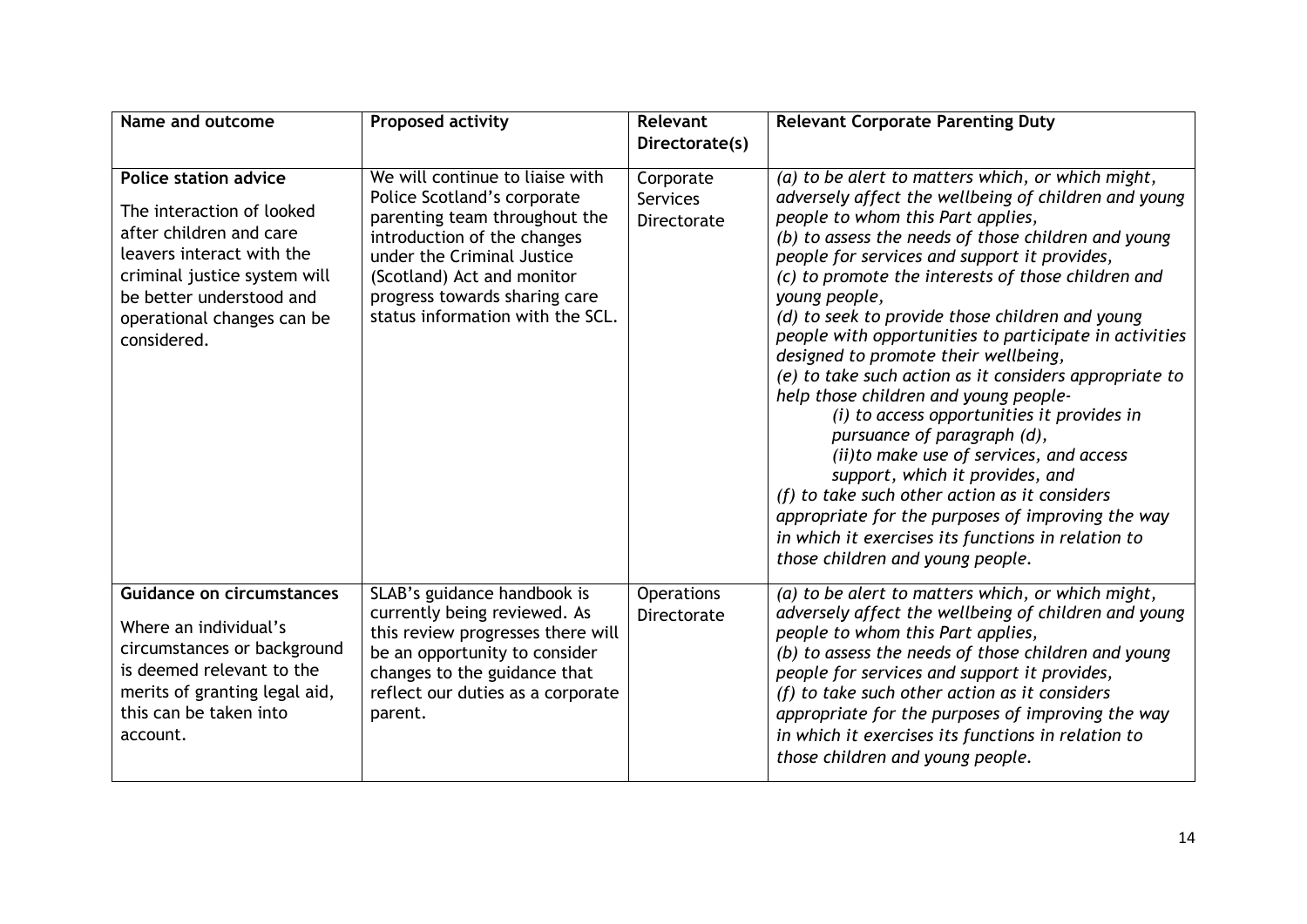| Name and outcome                                                                                                                                                                                                                           | <b>Proposed activity</b>                                                                                                                                                                                                                                                                                                                                                                                                                                                                                                                                                              | Relevant<br>Directorate(s)              | <b>Relevant Corporate Parenting Duty</b>                                                                                                                                                                                                                                                                                                                                                                                                                                          |
|--------------------------------------------------------------------------------------------------------------------------------------------------------------------------------------------------------------------------------------------|---------------------------------------------------------------------------------------------------------------------------------------------------------------------------------------------------------------------------------------------------------------------------------------------------------------------------------------------------------------------------------------------------------------------------------------------------------------------------------------------------------------------------------------------------------------------------------------|-----------------------------------------|-----------------------------------------------------------------------------------------------------------------------------------------------------------------------------------------------------------------------------------------------------------------------------------------------------------------------------------------------------------------------------------------------------------------------------------------------------------------------------------|
| Improving written<br>communications<br>SLAB is aware of the<br>complexity of legal aid and<br>the need to communicate<br>clearly with applicants.                                                                                          | There will be an opportunity to<br>consider our corporate<br>parenting duties as part of<br>SLAB's plans to improve its<br>written communications. The<br>extent to which we might<br>engage more broadly with care<br>experienced people will also be<br>considered, effectively<br>broadening out this activity<br>beyond correspondence relating<br>to legal aid applications.                                                                                                                                                                                                     | <b>Operations</b><br>Directorate        | (c) to promote the interests of those children and<br>young people,<br>(d) to seek to provide those children and young<br>people with opportunities to participate in activities<br>designed to promote their wellbeing,<br>(e) to take such action as it considers appropriate to<br>help those children and young people-<br>(i) to access opportunities it provides in<br>pursuance of paragraph (d),<br>(ii)to make use of services, and access<br>support, which it provides |
| <b>Learning from Corporate</b><br><b>Parenting partners</b><br>SLAB will learn directly from<br>the experience of other<br>corporate parents and<br>relevant partners who already<br>deliver services to care-<br>experienced young people | Corporate parents are still<br>finding their feet when it comes<br>to the duty to collaborate and a<br>number of different groupings<br>have formed over the last year<br>in particular. Through our<br>participation in some of these<br>groups and through our new<br>links with other corporate<br>parents we will aim to build a<br>more cohesive engagement<br>plan, particularly with those<br>corporate parents from the<br>justice sector.<br>We will also seek to work with<br>those who are not corporate<br>parents but who work closely<br>with looked after children and | Strategic<br>Development<br>Directorate | (a) to be alert to matters which, or which might,<br>adversely affect the wellbeing of children and young<br>people to whom this Part applies,<br>(b) to assess the needs of those children and young<br>people for services and support it provides,<br>(f) to take such other action as it considers<br>appropriate for the purposes of improving the way<br>in which it exercises its functions in relation to<br>those children and young people.                             |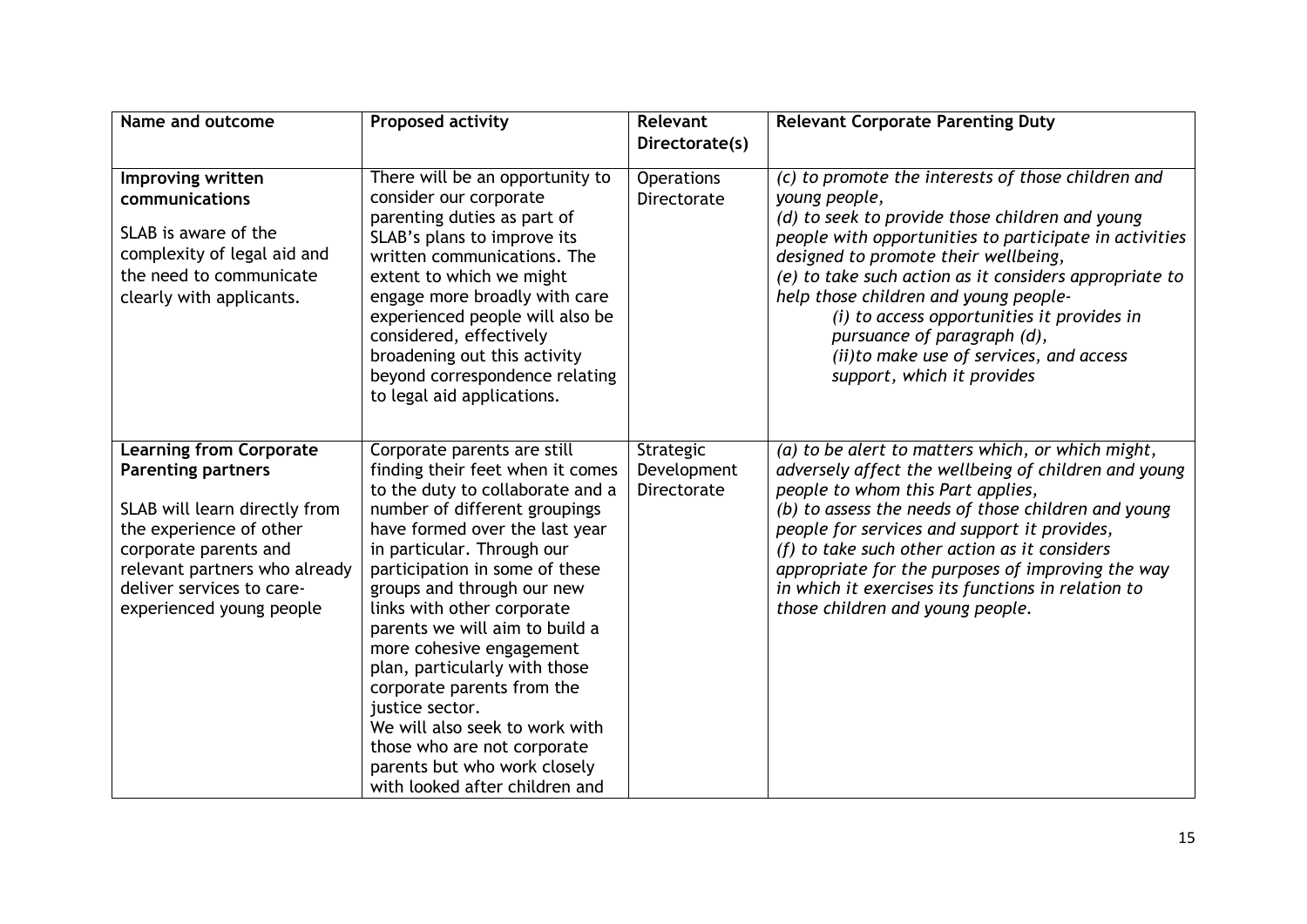| Name and outcome                                                                                                                                      | <b>Proposed activity</b>                                                                                                                                                                                                                                                                                                                                                                                                                                                                   | Relevant<br>Directorate(s)                                                            | <b>Relevant Corporate Parenting Duty</b>                                                                                                                                                                                                                                                                                                                                                                                                                                                                                                                                                                                                                                                                                                                                                                                             |
|-------------------------------------------------------------------------------------------------------------------------------------------------------|--------------------------------------------------------------------------------------------------------------------------------------------------------------------------------------------------------------------------------------------------------------------------------------------------------------------------------------------------------------------------------------------------------------------------------------------------------------------------------------------|---------------------------------------------------------------------------------------|--------------------------------------------------------------------------------------------------------------------------------------------------------------------------------------------------------------------------------------------------------------------------------------------------------------------------------------------------------------------------------------------------------------------------------------------------------------------------------------------------------------------------------------------------------------------------------------------------------------------------------------------------------------------------------------------------------------------------------------------------------------------------------------------------------------------------------------|
|                                                                                                                                                       | care leavers such as CLAN Child<br>Law, Streetwork and the Legal<br>Services Agency.                                                                                                                                                                                                                                                                                                                                                                                                       |                                                                                       |                                                                                                                                                                                                                                                                                                                                                                                                                                                                                                                                                                                                                                                                                                                                                                                                                                      |
| <b>Traineeships</b><br>Improves opportunities for<br>care experiences law students<br>seeking to start their career<br>in law.                        | We will examine the feasibility<br>of creating a traineeship post in<br>SLAB and that we specifically<br>target a care experienced law<br>graduate for the post. Through<br>our links with other Corporate<br>Parents we know that the<br>universities are doing a lot of<br>work in identifying and<br>supporting those students who<br>have care experience and we<br>could work closely with the<br>universities to publicise the<br>opportunity and direct it to<br>eligible students. | Strategic<br>Development<br><b>Directorate</b><br>Corporate<br>Service<br>Directorate | (a) to be alert to matters which, or which might,<br>adversely affect the wellbeing of children and young<br>people to whom this Part applies,<br>(c) to promote the interests of those children and<br>young people,<br>(d) to seek to provide those children and young<br>people with opportunities to participate in activities<br>designed to promote their wellbeing,<br>(e) to take such action as it considers appropriate to<br>help those children and young people-<br>(i) to access opportunities it provides in pursuance<br>of paragraph (d),<br>(ii) to make use of services, and access support,<br>which it provides<br>(f) to take such other action as it considers<br>appropriate for the purposes of improving the way<br>in which it exercises its functions in relation to<br>those children and young people. |
| Work experience, shadowing<br>and unpaid or paid<br>internships<br>Improves employment<br>opportunities for looked after<br>children and care leavers | We will examine the feasibility<br>of providing looked after<br>children and care leavers with<br>the opportunity to have some<br>form of work experience or<br>internship within SLAB.                                                                                                                                                                                                                                                                                                    | Strategic<br>Development<br><b>Directorate</b><br>Corporate<br>Service<br>Directorate | (a) to be alert to matters which, or which might,<br>adversely affect the wellbeing of children and young<br>people to whom this Part applies,<br>(c) to promote the interests of those children and<br>young people,<br>(d) to seek to provide those children and young<br>people with opportunities to participate in activities<br>designed to promote their wellbeing,                                                                                                                                                                                                                                                                                                                                                                                                                                                           |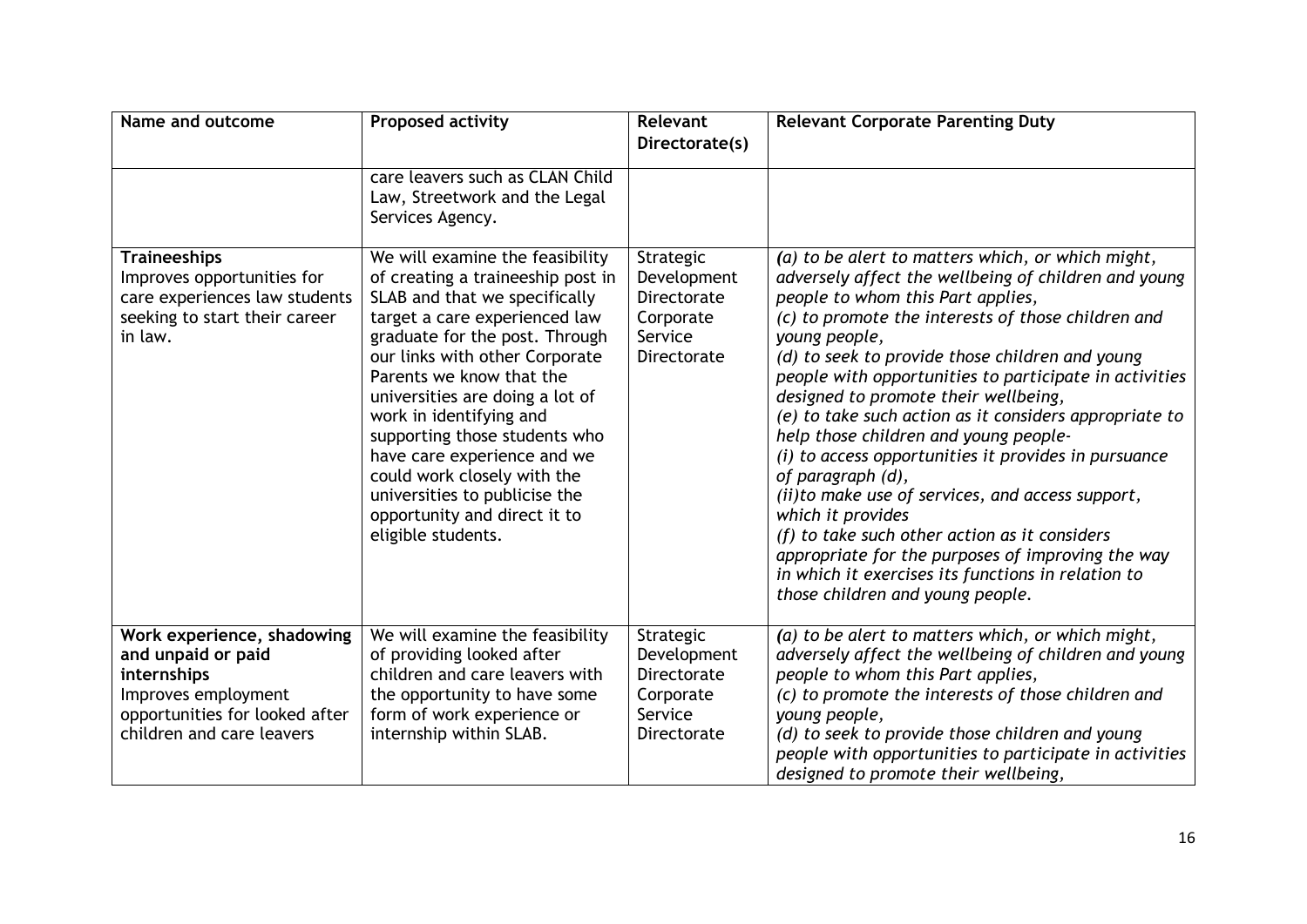| Name and outcome                                                                                                          | <b>Proposed activity</b>                                                                                                                                                  | Relevant<br>Directorate(s)              | <b>Relevant Corporate Parenting Duty</b>                                                                                                                                                                                                                                                                                                                                                                                                                                                                                                                                                                                                                                                                                                    |
|---------------------------------------------------------------------------------------------------------------------------|---------------------------------------------------------------------------------------------------------------------------------------------------------------------------|-----------------------------------------|---------------------------------------------------------------------------------------------------------------------------------------------------------------------------------------------------------------------------------------------------------------------------------------------------------------------------------------------------------------------------------------------------------------------------------------------------------------------------------------------------------------------------------------------------------------------------------------------------------------------------------------------------------------------------------------------------------------------------------------------|
|                                                                                                                           |                                                                                                                                                                           |                                         | (e) to take such action as it considers appropriate to<br>help those children and young people-<br>(i) to access opportunities it provides in pursuance<br>of paragraph (d),<br>(ii)to make use of services, and access support,<br>which it provides<br>$(f)$ to take such other action as it considers<br>appropriate for the purposes of improving the way<br>in which it exercises its functions in relation to<br>those children and young people.                                                                                                                                                                                                                                                                                     |
| Housing advice for care<br>leavers<br>Care leavers will have access<br>to quality advice about<br>housing related issues. | SLAB will scope a project to<br>look out how SLAB might<br>provide housing advice for care<br>leavers either through the CLAO<br>or in partnership with a third<br>party. | Strategic<br>Development<br>Directorate | (a) to be alert to matters which, or which might,<br>adversely affect the wellbeing of children and young<br>people to whom this Part applies,<br>(b) to assess the needs of those children and young<br>people for services and support it provides,<br>(c) to promote the interests of those children and<br>young people,<br>(d) to seek to provide those children and young<br>people with opportunities to participate in activities<br>designed to promote their wellbeing,<br>(e) to take such action as it considers appropriate to<br>help those children and young people-<br>(i) to access opportunities it provides in pursuance<br>of paragraph (d),<br>(ii) to make use of services, and access support,<br>which it provides |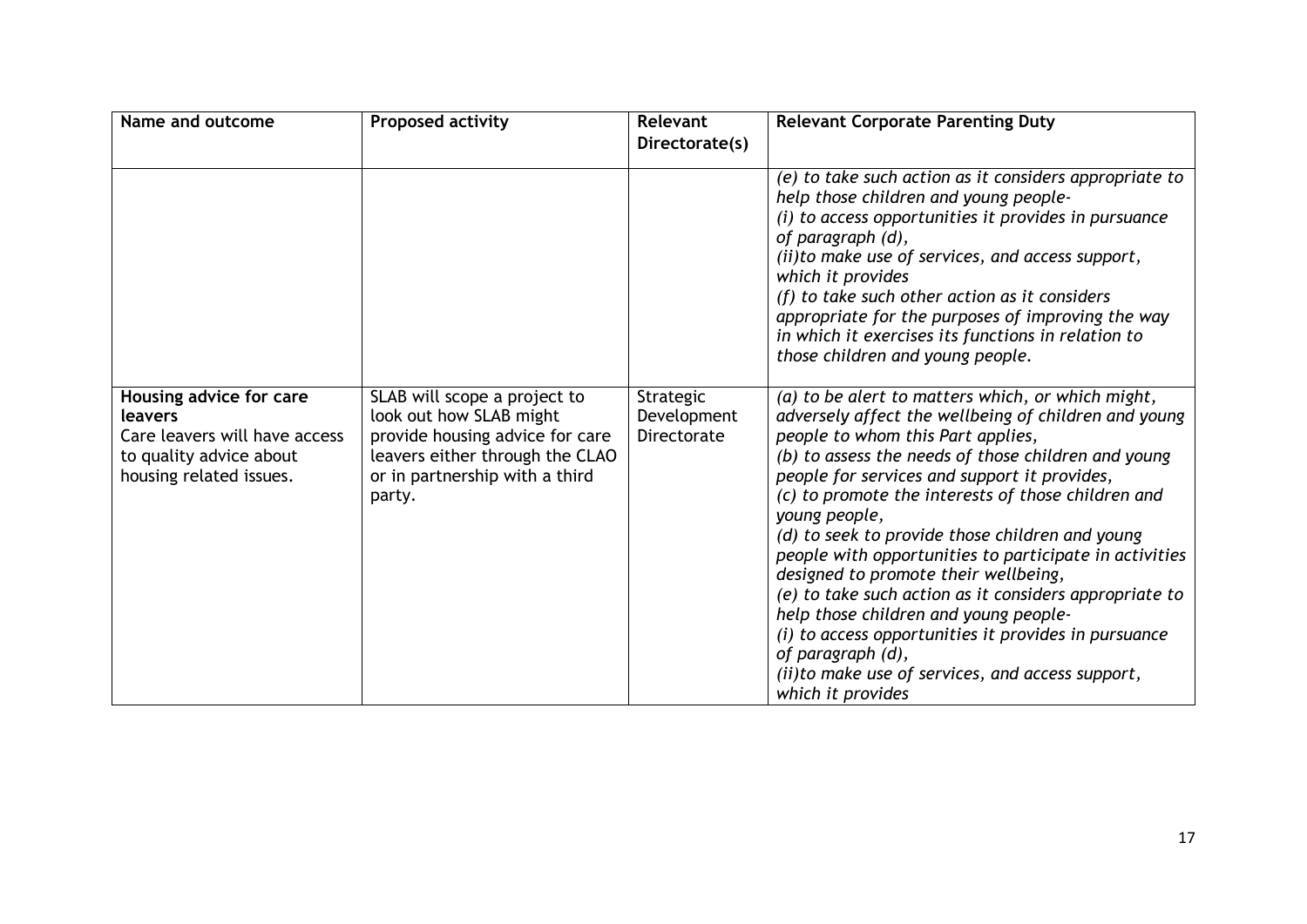# Annex A: The National Corporate Parenting Collaboration Group

Aims:

- To facilitate discussion and exchange of practice between corporate parents (cross fertilisation of ideas)
- To identify areas for joint working e.g. projects, seminars and other events
- To alert group members to relevant activities and highlight any relevant research
- To invite external guests as appropriate in order to share information on issues relating to our role as corporate parents

The current membership consists of representatives from:

- Children and Young People's Commissioner
- Healthcare Improvement Scotland
- Scottish Fire and Rescue Service
- (Police Scotland
- Mental welfare Commission
- Scottish Children's Reporter Administration
- Sport Scotland
- Creative Scotland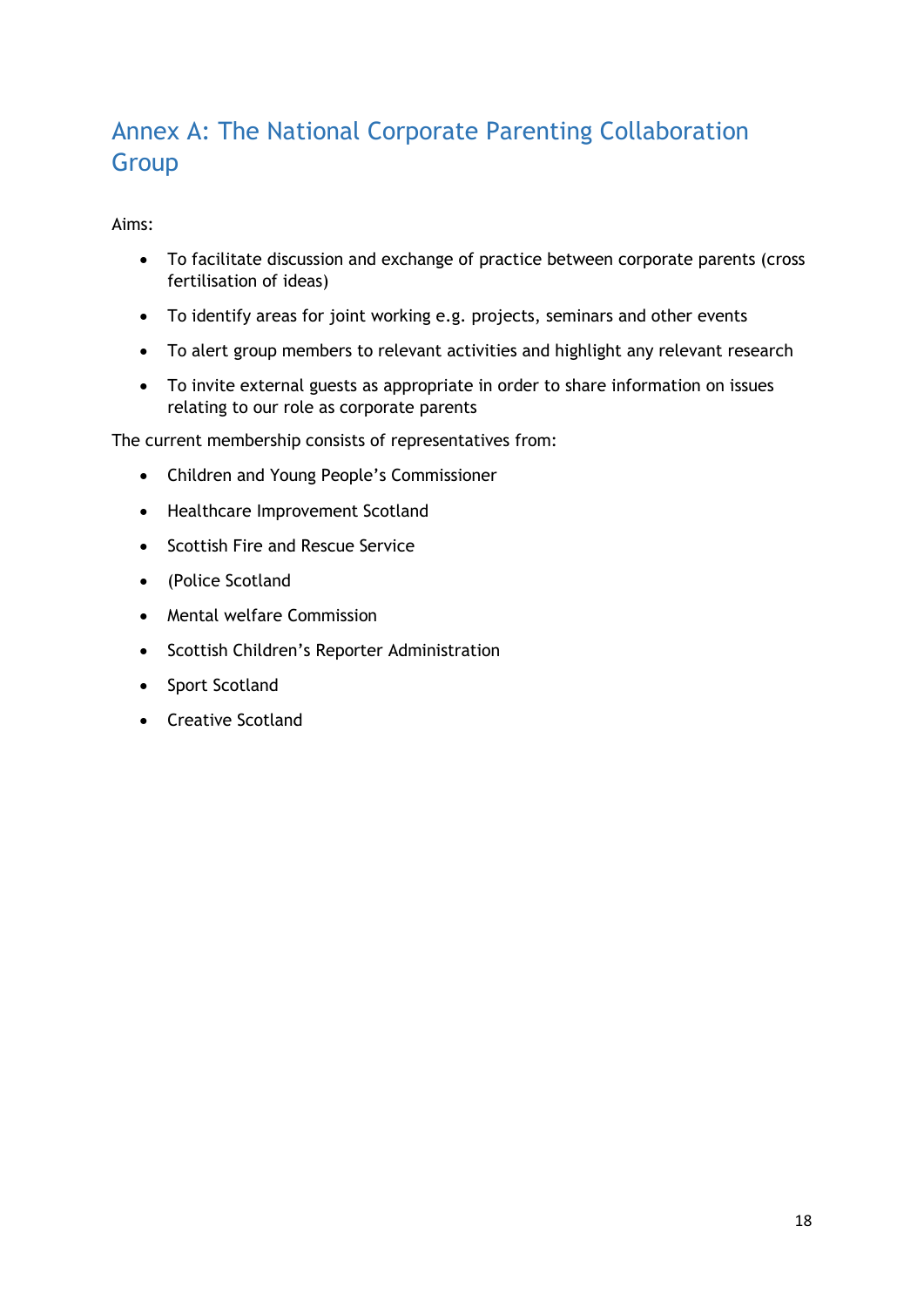## Appendix B: Section 62 Report to the Scottish Government

#### **PROFORMA**

#### **CORPORATE PARENTING - REQUEST FOR INFORMATION ON PROGRESS AGAINST OUTCOMES/ACTIONS IN CORPORATE PARENTING PLANS**

### **CORPORATE PARENT CONTACT DETAILS**

#### **Q1. Name of the Corporate Parent organisation.**

The Scottish Legal Aid Board

**Q2. Contact details of the person completing this return or person to be contact should we need to follow up on any information. Please provide the persons full name, job title, postal and email address and telephone number.**

Stuart Drummond Policy and Development Officer The Scottish Legal Aid Board Thistle House 91 Haymarket Terrace **Edinburgh** EH12 5HE [Drummondst@slab.org.uk](mailto:Drummondst@slab.org.uk) 0131 240 2041

#### **CONFIRMATION OF PROCESSES IN PLACE TO EVALUATE YOUR PROGRESS AGAINST YOUR PLAN**

**Q3. Confirm the processes in place to review and evaluate progress towards the desired outcomes of your corporate parenting plan. Include a web link to your published plan, and any reviews or reports you have published.**

When SLAB became Corporate Parents in 2015 a small project team was established to oversee the development of the first Corporate Parenting Plan [link] and the subsequent implementation of the activities after the plan was published in September 2016.

That team meets regularly to monitor the day-to-day progress and provides a regular report to SLAB's Executive Team which is the main approval and decision making authority for this project.

#### **A SUMMARY OF YOUR PROGRESS AS A CORPORATE PARENT BETWEEN APRIL 2015 AND MARCH 2018**

**Q4. Please provide a few sentences describing the following:**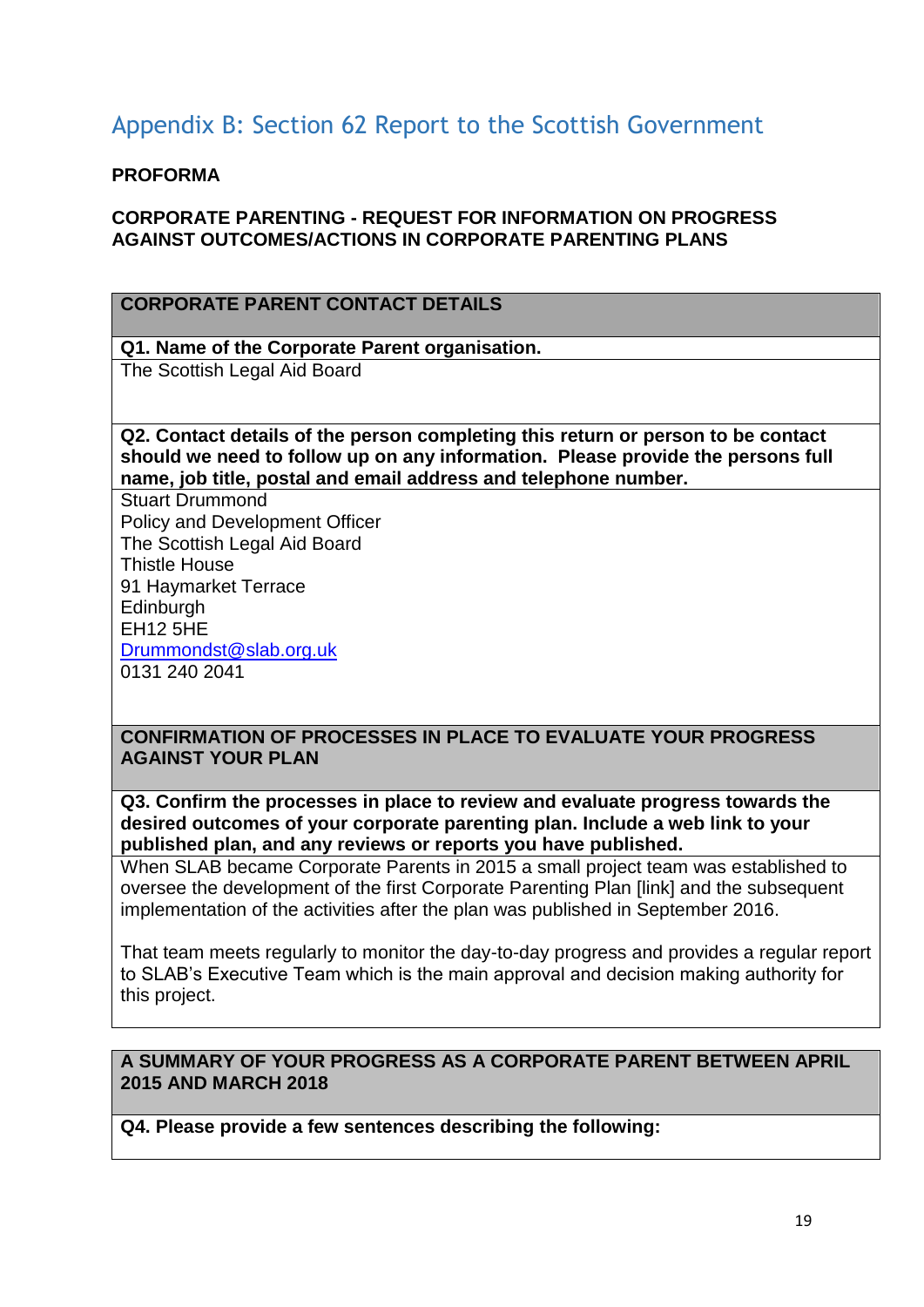#### **i. Where were you - what did 'corporate parenting' mean to your organisation in April 2015?**

SLAB was initially unclear as to how to meet the corporate parenting duties within the bounds of the primary and secondary legislation which define our role in administering the legal aid fund.

**ii. Where you are now - summarise how has this changed? Provide up to three examples to demonstrate the progress and impact of corporate parenting in the last three years. (For example, ways in which the wellbeing of looked after children and care leavers have been enhanced; ways in which their rights have been promoted; opportunities that have been accessed).**

SLAB identified 11 activities in the Corporate Parenting Plan published in 2016, which together fulfil or have the potential to fulfil all of the duties in the Act.

Prior to the writing and publication of the plan an extensive consultation with managers, other corporate parents and Who Cares? Scotland was carried out that identified a number of activities that had the potential to fulfil the corporate parenting duties. This long list was further consulted upon with managers before the final list of 11 activities was decided upon for inclusion in the Corporate Parenting Plan.

Good progress has been made in implementing these activities and the following three activities in particular reflect how SLAB has made steps to enchance the wellbeing of looked after children and care leavers

- 1) Guidance on circumstances: There is now amended guidance in place in the Civil, Children's and Criminal handbooks which states that the care status of an applicant *may* be taken into account when assessing the reasonableness of an application. This is consistent with the limited discretion SLAB can exercise within the parameters of the Legal Aid (Scotland) Act 1986 and associated secondary legislation.
- 2) Improving our understanding of eligible young people's interaction with legal aid applicant research: We are now incorporating a question inquiring as to the care status of individuals on the appropriate research questionnaires, not only in the applicants surveys, but also the staff survey. Such information will be shared as appropriate with other corporate parents and used to inform legal aid policy making at SLAB and Scottish Government level.
- 3) Staff training: A Learning Management System package has been developed, which provides information about what Corporate Parenting is, what it means for SLAB as an organisation and for employees. Staff have been encouraged to complete this training and the intention is to include this as part of the induction process for new staff.

#### **iii. Where are you going – what are your priorities for improvement over the next three years?**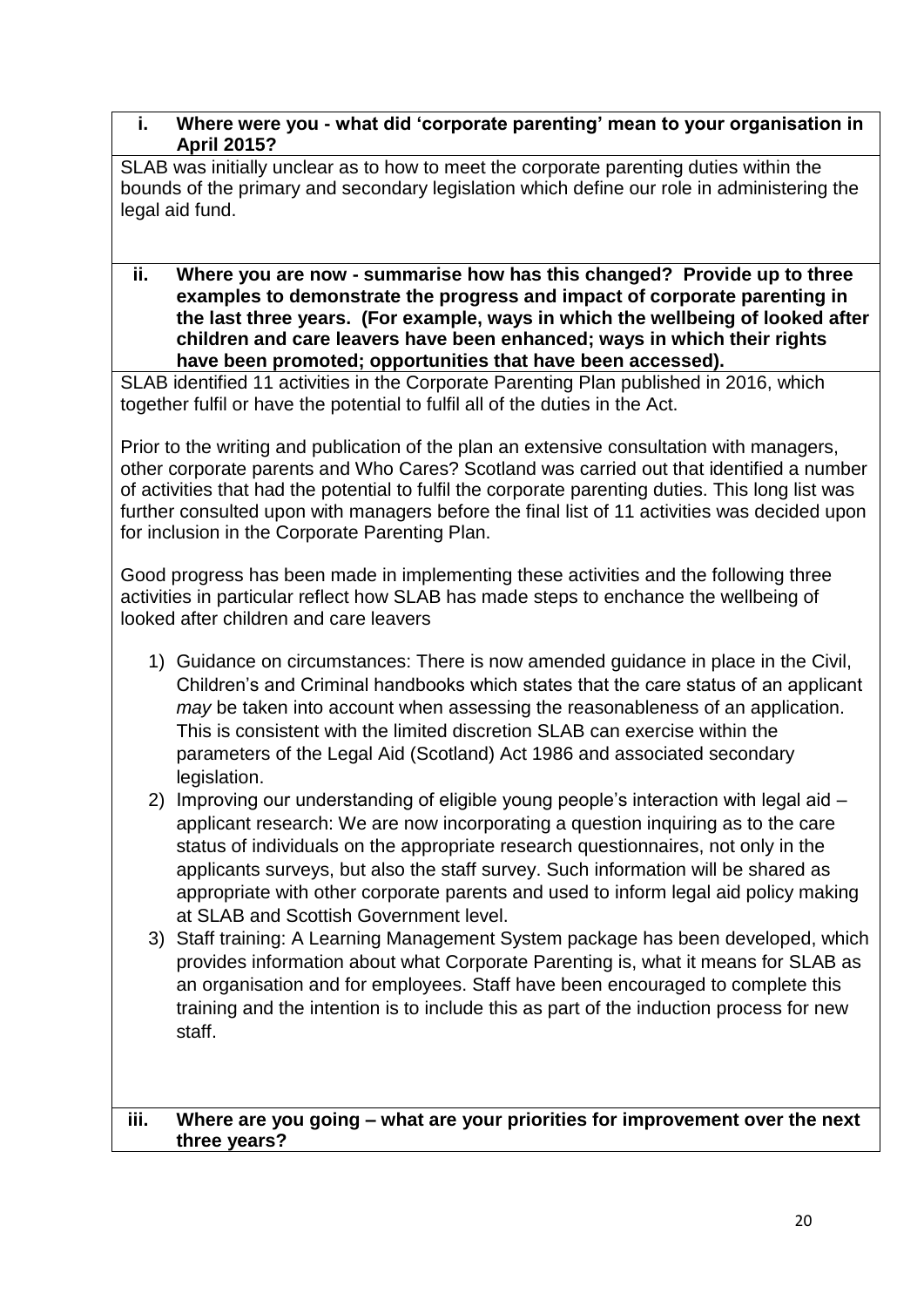We are currently developing our second Corporate Parenting plan. This will be a combination of the following:

- A continuation of current activities that have been successfully implemented
- The development of specific activities that have been identified as having the potential for further growth
- Proposals for the development of new activities

The new activities will look at our role as an employer and explore what we might be able to do in terms of work experience and traineeships. We will also seek to develop our understanding of the direct impact of housing advice for those leaving care.

### **SUMMARY OF CHALLENGES AND ENABLERS**

**Q5. What have been the key barriers and enablers to successfully implementing your corporate parenting plan?**

The key barriers were identified as part of the consultation work done in advance of the publication of the first Corporate Parenting Plan. Those barriers were:

- 1. A lack of staff awareness about Corporate Parenting.
- 2. The lack of care status information about those accessing legal aid.
- 3. The legislative framework in which we operate, which restricted what we were able to do.

The following has enabled us in implementing SLAB's first Corporate Parenting Plan:

- 1. Managers at all levels have accepted and understand the Corporate Parenting duties. Instrumental to that has been the direct testimony of a care experienced young person delivered at a senior manager's meeting.
- 2. With the assistance of those managers SLAB staff have a better understanding of what Corporate Parenting means and the extent to which it might affect their role in the organisation.
- 3. Collaborating with other Corporate Parents, particularly those in the justice sector, has been useful with the implementation of those activities where there was an existing degree of interaction.

#### **A CASE STUDY OR PRACTICE EXAMPLE DEMONSTRATING CHILDREN AND YOUNG PEOPLE'S EXPERIENCES VIEWS AND PERCEPTION OF HOW YOU ACT AS A CORPORATE PARENT**

#### **Q6. Please provide:**

**i. Provide up to three examples of how you have engaged with children and young people to ensure that their needs and views are fully considered in your planning and reviewing processes.**

As part of the initial consultation process we worked with Who Cares? Scotland who made presentation at a meeting of senior SLAB directors and managers at which there was a